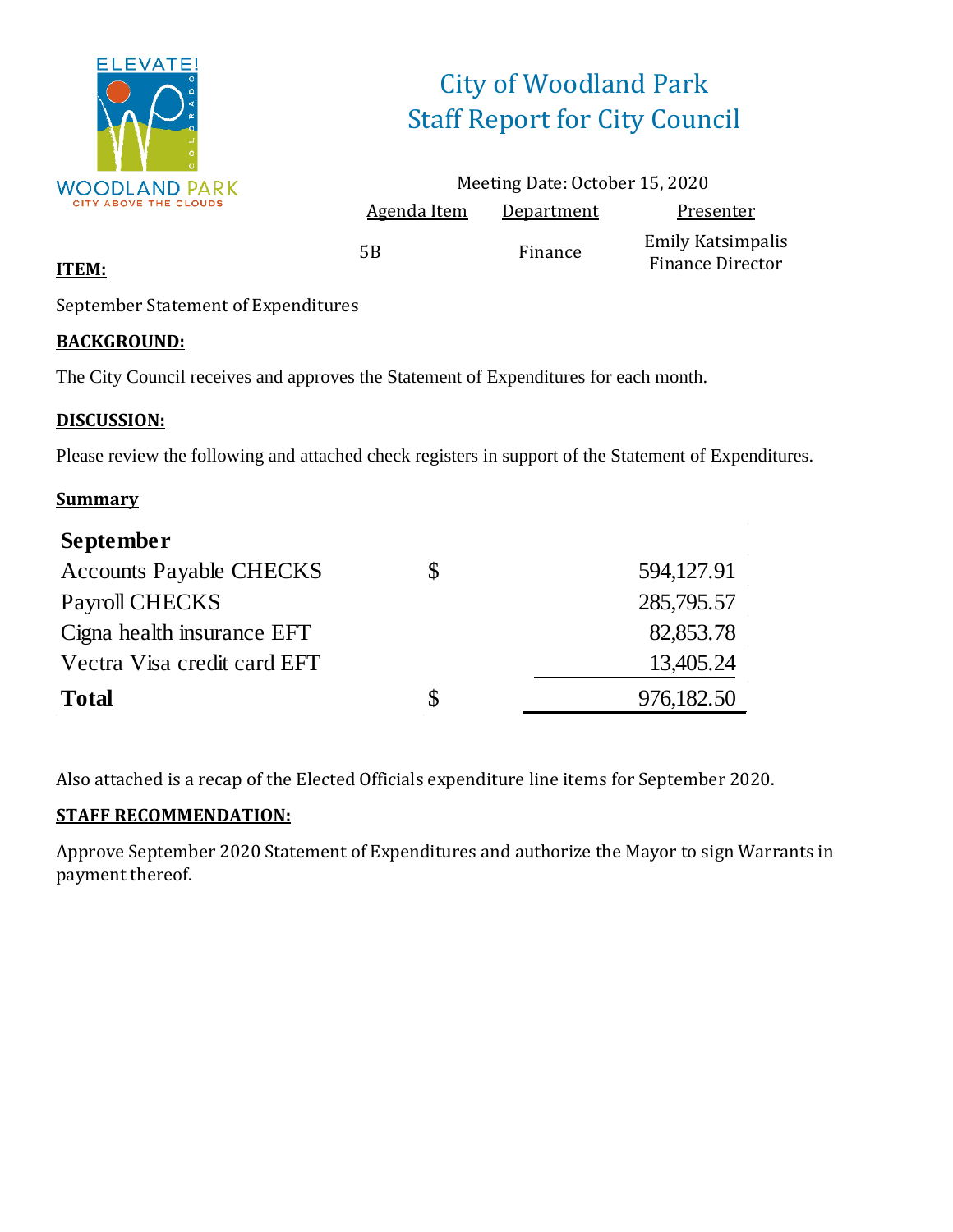## **Year End Payment Register City of Woodland Park 10.06.2020 13:12**

**Page 1 of 16 USER: EKAT**

| Payment                   |       |                                                                            |            | Num          | Gross                      |                                             |                            | Net   Payment       | HP |            |
|---------------------------|-------|----------------------------------------------------------------------------|------------|--------------|----------------------------|---------------------------------------------|----------------------------|---------------------|----|------------|
| Number   Type   ID   Name |       | VECTRA BANK COLORADO<br>For Bank Account:<br>$\mathbf{1}$                  | SRC        | INV          | Amount                     | Discounts<br>ACCOUNTS PAYABLE (719)687-9246 |                            | Pay   Date          |    | Void Batch |
|                           |       |                                                                            |            |              |                            |                                             |                            |                     |    |            |
| 110499 CHK P              |       | PARK STATE BANK & TRUST                                                    | 487 1      |              | 125.00                     | 0.00                                        |                            | 125.00 2020-09-02   |    | 40840      |
|                           |       | HSA EE Con:1682:264:09/01/20                                               | 1682:24    |              | 125.00                     | 0.00                                        | 125.00                     |                     |    |            |
| 110500 CHK P              |       | PARK STATE BANK & TRUST                                                    | 4764       | 1            | 41.67                      | 0.00                                        |                            | 41.67 2020-09-02    |    | 40840      |
|                           |       | HSA ID EPB:1682:762:09/01/20                                               | 1682:25    |              | 41.67                      | 0.00                                        | 41.67                      |                     |    |            |
|                           |       |                                                                            |            |              |                            |                                             |                            |                     |    |            |
| 110501 CHK A              |       | AFFEKTIVE SOFTWARE LLC                                                     | 5002       | 1            | 650.70                     | 0.00                                        |                            | 650.70 2020-09-03   |    | 40852      |
|                           |       | PURCHASED SERVICES - WAC                                                   | 1534       |              | 650.70                     | 0.00                                        | 650.70                     |                     |    |            |
|                           |       |                                                                            |            |              |                            |                                             |                            |                     |    |            |
| 110502 CHK A              |       | AT&T MOBILITY LLC                                                          | 5118       | 1            | 127.03                     | 0.00                                        |                            | 127.03 2020-09-03   |    | 40852      |
|                           |       | AT&T FIRSTNET                                                              |            |              | 287290137930X0828202127.03 | 0.00                                        | 127.03                     |                     |    |            |
| 110503 CHK A              |       | AUTO TRUCK GROUP, LLC                                                      | 4630       | 1            | 369.00                     | 0.00                                        |                            | 369.00 2020-09-03   |    | 40852      |
|                           |       | REPAIR #58                                                                 | 1746459    |              | 369.00                     | 0.00                                        | 369.00                     |                     |    |            |
|                           |       |                                                                            |            |              |                            |                                             |                            |                     |    |            |
| 110504                    | CHK A | BADGER METER INC                                                           | 4278       | 3            | 937.90                     | 0.00                                        |                            | 937.90 2020-09-03   |    | 40852      |
|                           |       | PARTS - $F/S$                                                              | 1381069    |              | 40.68                      | 0.00                                        | 40.68                      |                     |    |            |
|                           |       | CELLULAR UNIT                                                              | 1381339    |              | 9.80                       | 0.00                                        | 9.80                       |                     |    |            |
|                           |       | $METER - F/S$                                                              | 1383039    |              | 887.42                     | 0.00                                        | 887.42                     |                     |    |            |
|                           |       |                                                                            |            |              |                            |                                             |                            |                     |    |            |
| 110505 CHK A              |       | CDW GOVERNMENT, INC.                                                       | 2302       | $\mathbf{1}$ | 1,976.46                   | 0.00                                        |                            | 1,976.46 2020-09-03 |    | 40852      |
|                           |       | LAPTOPS                                                                    | ZQQ8568    |              | 1,976.46                   | 0.00                                        | 1,976.46                   |                     |    |            |
| 110506 CHK A              |       | CINTAS CORPORATION NO 2                                                    | 4977       | <sup>1</sup> | 61.80                      | 0.00                                        |                            | 61.80 2020-09-03    |    | 40852      |
|                           |       | UNIFORMS - FLEET                                                           | 4060026772 |              | 61.80                      | 0.00                                        | 61.80                      |                     |    |            |
|                           |       |                                                                            |            |              |                            |                                             |                            |                     |    |            |
| 110507 CHK A              |       | CORE & MAIN LP                                                             | 4980       | 3            | 752.56                     | 0.00                                        |                            | 752.56 2020-09-03   |    | 40852      |
|                           |       | SUPPLIES - F/S                                                             | M734300    |              | 193.18                     | 0.00                                        | 193.18                     |                     |    |            |
|                           |       | EQUIPMENT - F/S08                                                          | M797533    |              | 498.54                     | 0.00                                        | 498.54                     |                     |    |            |
|                           |       | RISER - $F/S$                                                              | M798942    |              | 60.84                      | 0.00                                        | 60.84                      |                     |    |            |
| 110508                    | CHK A | DELL MARKETING L.P.                                                        | 1192       | 1            | 1,992.15                   | 0.00                                        |                            | 1,992.15 2020-09-03 |    | 40852      |
|                           |       | MONITOR, DOCK, BASE                                                        |            | 10406704044  | 1,992.15                   | 0.00                                        | 1,992.15                   |                     |    |            |
|                           |       |                                                                            |            |              |                            |                                             |                            |                     |    |            |
| 110509 CHK A              |       | DOCUMART COPIES & PRINTING                                                 | 3252       | 1            | 112.50                     | 0.00                                        |                            | 112.50 2020-09-03   |    | 40852      |
|                           |       | 363780<br>BUSINESS CARDS - WPPD                                            |            |              | 112.50                     | 0.00                                        | 112.50                     |                     |    |            |
|                           |       |                                                                            |            |              |                            | 0.00                                        |                            | 182.75 2020-09-03   |    |            |
|                           |       | 110510 CHK A FARIS MACHINERY CO. 1712 1<br>PARTS - VEH. #32 SWEEPER A13424 |            |              | 182.75<br>182.75           | 0.00                                        | 182.75                     |                     |    | 40852      |
|                           |       |                                                                            |            |              |                            |                                             |                            |                     |    |            |
|                           |       | 110511 CHK A HAYNES MECHANICAL SYSTEMS 3359 2                              |            |              | 5,363.00                   | 0.00                                        |                            | 5,363.00 2020-09-03 |    | 40852      |
|                           |       | PREV. MAINT.-WAC 09/20-11/20 SRVCE000086456 2,238.00                       |            |              |                            | 0.00                                        | 2,238.00                   |                     |    |            |
|                           |       |                                                                            |            |              |                            | 0.00                                        | 3,125.00                   |                     |    |            |
|                           |       |                                                                            |            |              |                            |                                             |                            |                     |    |            |
|                           |       | 110512 CHK A HELTON & WILLIAMSON PC 304 1 994.50                           |            |              |                            | 0.00                                        |                            | 994.50 2020-09-03   |    | 40852      |
|                           |       | METER VERIFICATION TESTS - WTP 1735                                        |            |              | 994.50                     | 0.00                                        | 994.50                     |                     |    |            |
| 110513 CHK A IREA         |       |                                                                            |            |              | 343 2 13,294.31            | 0.00                                        | 13,294.31 2020-09-03 40852 |                     |    |            |
|                           |       | 08/2020 ELECTRICAL CHARGES 343                                             |            |              | 13,294.31                  | 0.00                                        | 2,025.39                   |                     |    |            |
|                           |       | 08/2020 ELECTRICAL CHARGES 343                                             |            |              | 13,294.31                  | 0.00                                        | 11,268.92                  |                     |    |            |
|                           |       |                                                                            |            |              |                            |                                             |                            |                     |    |            |
|                           |       | 110514 CHK A FARM PLAN BIG R                                               | 2740 1     |              | 132.96                     |                                             | $0.00$ 132.96 2020-09-03   |                     |    | 40852      |
|                           |       | UNIFORM/ZIMMERMAN - B&G F49895 132.96                                      |            |              |                            |                                             | $0.00$ 132.96              |                     |    |            |
|                           |       | 110515 CHK A LAW FIRM OF SUZANNE M. ROGERS, 5054 1 2,280.30                |            |              |                            |                                             | $0.00$ 2,280.30 2020-09-03 |                     |    | 40852      |
|                           |       |                                                                            |            |              |                            |                                             |                            |                     |    |            |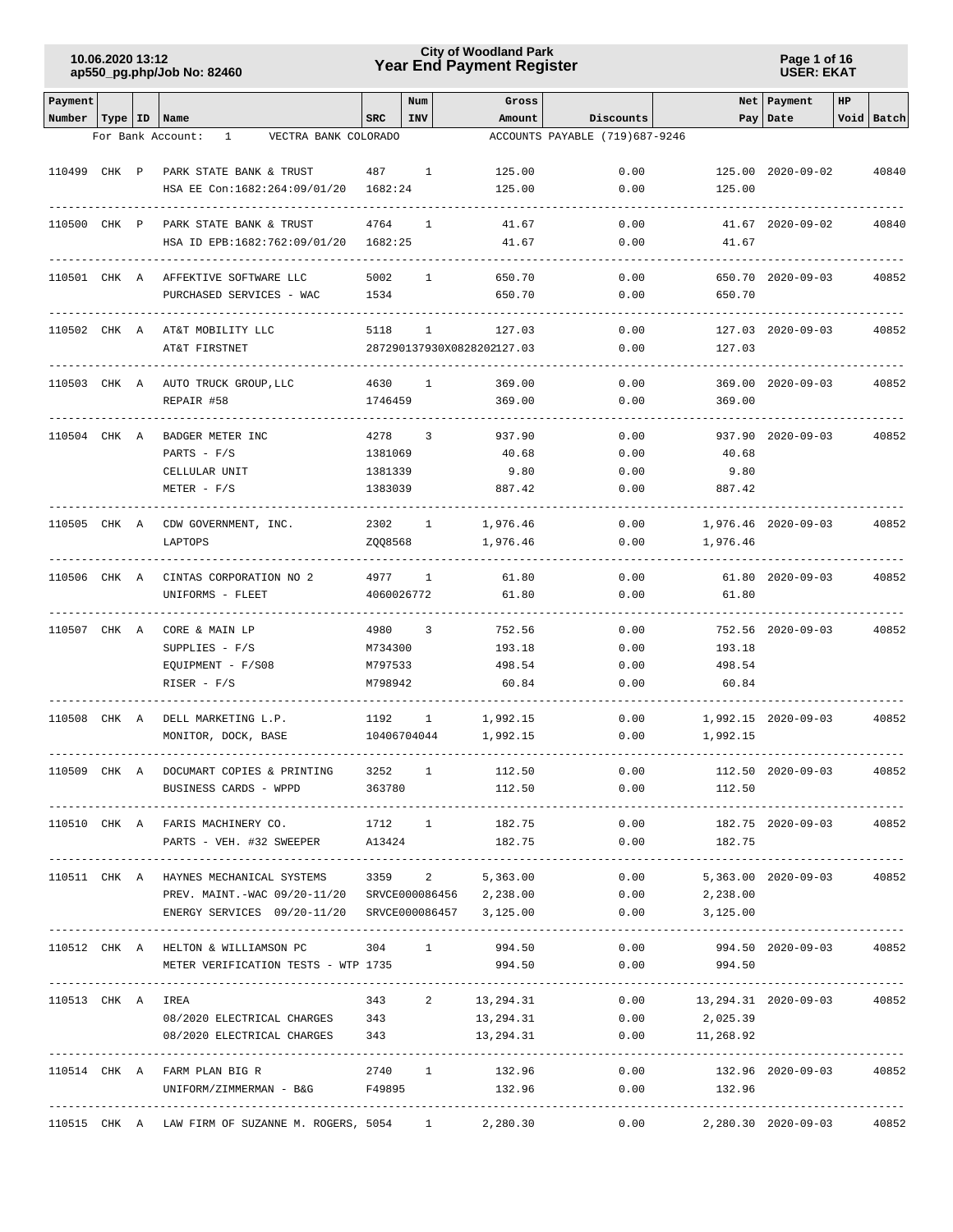## **Year End Payment Register City of Woodland Park 10.06.2020 13:12**

**Page 2 of 16 USER: EKAT**

| Payment      |  |                                                    |                          | Num          | Gross                        |                   |                            | Net Payment              | HP |            |
|--------------|--|----------------------------------------------------|--------------------------|--------------|------------------------------|-------------------|----------------------------|--------------------------|----|------------|
| Number       |  | Type   ID   Name<br>LEGAL SERVICES                 | SRC<br>08272020          | <b>INV</b>   | Amount<br>2,280.30           | Discounts<br>0.00 | 2,280.30                   | Pay   Date               |    | Void Batch |
|              |  |                                                    |                          |              |                              |                   |                            |                          |    |            |
| 110516 CHK A |  | LEIBBRAND, ANDREW ARTHUR                           | 4899                     | 1            | 342.00                       | 0.00              |                            | 342.00 2020-09-03        |    | 40852      |
|              |  | CRMC - TRAVEL TRAINING                             | 08312020                 |              | 342.00                       | 0.00              | 342.00                     |                          |    |            |
|              |  | 110517 CHK A MCDANIEL, KANDY                       | 4750                     | 1            | 50.00                        | 0.00              |                            | $50.00$ $2020 - 09 - 03$ |    | 40852      |
|              |  | REIMBURSEMENT FOR GIFT CARD                        | 08272020                 |              | 50.00                        | 0.00              | 50.00                      |                          |    |            |
| 110518 CHK A |  | MCDANIEL, MICHAEL                                  | 4866                     | 1            | 342.00                       | 0.00              |                            | 342.00 2020-09-03        |    | 40852      |
|              |  | CRMC TRAVEL/TRAINING                               | 08312020                 |              | 342.00                       | 0.00              | 342.00                     |                          |    |            |
|              |  |                                                    |                          |              |                              |                   |                            |                          |    |            |
| 110519 CHK A |  | NICK PINELL<br>REIMBURSEMENT-TOOL RENTAL           | $\mathbf{1}$<br>08252020 | 1            | 378.78<br>378.78             | 0.00<br>0.00      | 378.78                     | 378.78 2020-09-03        |    | 40852      |
|              |  |                                                    |                          |              |                              |                   |                            |                          |    |            |
| 110520 CHK A |  | RAFAEL CALDERON                                    | $\mathbf{1}$             | 1            | 6.41                         | 0.00              |                            | $6.41$ $2020-09-03$      |    | 40852      |
|              |  | UTILITIES DEPOSIT REFUND                           | 3014.19                  |              | 6.41                         | 0.00              | 6.41                       |                          |    |            |
| 110521 CHK A |  | JOE & STEPHANIE TANIS                              | $\mathbf{1}$             | 1            | 8.66                         | 0.00              |                            | $8.66$ $2020 - 09 - 03$  |    | 40852      |
|              |  | UTILITY REFUND                                     | 408.15                   |              | 8.66                         | 0.00              | 8.66                       |                          |    |            |
| 110522 CHK A |  | MICHAEL & BOBBIE BAKER                             | $1 \qquad \qquad$        | $\mathbf{1}$ | 6.41                         | 0.00              |                            | $6.41$ $2020-09-03$      |    | 40852      |
|              |  | UTILITY DEPOSIT REFUND                             | 4232.17                  |              | 6.41                         | 0.00              | 6.41                       |                          |    |            |
|              |  |                                                    |                          |              |                              |                   |                            |                          |    |            |
| 110523 CHK A |  | ORESTES & JANE PINO                                | $1 \qquad \qquad$        | $\mathbf{1}$ | 83.14                        | 0.00              |                            | 83.14 2020-09-03         |    | 40852      |
|              |  | UTILITY REFUND                                     | 4659.05                  |              | 83.14                        | 0.00              | 83.14                      |                          |    |            |
| 110524 CHK A |  | MARY & BEN CHILCUTT                                | 1                        | $\mathbf{1}$ | 32.08                        | 0.00              |                            | 32.08 2020-09-03         |    | 40852      |
|              |  | UTILITY REFUND                                     | 5392.02                  |              | 32.08                        | 0.00              | 32.08                      |                          |    |            |
| 110525 CHK A |  | NORTHERN SAFETY & INDUSTRIAL CO 2417               |                          | 2            | 85.02                        | 0.00              |                            | 85.02 2020-09-03         |    | 40852      |
|              |  | SAFETY SUPPLIES - F/S                              | 904116623                |              | 85.02                        | 0.00              | 55.27                      |                          |    |            |
|              |  | SAFETY SUPPLIES - F/S                              | 904116623                |              | 85.02                        | 0.00              | 29.75                      |                          |    |            |
|              |  |                                                    |                          |              |                              |                   |                            |                          |    |            |
| 110526 CHK A |  | PEAK INTERNET                                      | 3141                     | 6            | 19,291.79                    | 0.00              |                            | 19,291.79 2020-09-03     |    | 40852      |
|              |  | 09/2020 CHARGES<br>09/2020 CHARGES                 | 132688<br>132688         |              | 15,806.36<br>15,806.36       | 0.00<br>0.00      | 800.00<br>800.00           |                          |    |            |
|              |  | 09/2020 CHARGES                                    | 132688                   |              | 15,806.36                    | 0.00              | 13,049.88                  |                          |    |            |
|              |  | 09/2020 CHARGES                                    | 132688                   |              | 15,806.36                    | 0.00              | 1,156.48                   |                          |    |            |
|              |  | 09/2020 CHARGES                                    | 132689                   |              | 3,425.48                     |                   | $0.00$ 3,425.48            |                          |    |            |
|              |  | 09/2020 CHARGES                                    | 327198                   |              | 59.95                        | 0.00              | 59.95                      |                          |    |            |
|              |  |                                                    |                          |              |                              |                   |                            |                          |    |            |
|              |  | 110527 CHK A PHIL PYLES<br>UNIFORM REIMB.          | 82520                    |              | 4777 1 272.12<br>272.12      | 0.00<br>0.00      | 272.12                     | 272.12 2020-09-03 40852  |    |            |
|              |  |                                                    |                          |              |                              |                   |                            |                          |    |            |
|              |  | 110528 CHK A PIKES PEAK NEWSPAPER INC              |                          | 4812 1       | 30.00                        | 0.00              |                            | 30.00 2020-09-03         |    | 40852      |
|              |  | SUBSCRIPTION - PLANNING 08242020                   |                          |              | 30.00                        |                   | $0.00$ 30.00               |                          |    |            |
|              |  | 110529 CHK A PIONEER SAND CO INC                   |                          | 512 1        | 603.20                       | 0.00              |                            | 603.20 2020-09-03        |    | 40852      |
|              |  | SOCCER FIELD MATERIAL                              |                          |              | PSI1478191<br>603.20         | 0.00              | 603.20                     |                          |    |            |
|              |  |                                                    |                          |              |                              |                   |                            |                          |    |            |
|              |  | 110530 CHK A RED WING BUSINESS ADVANTAGE AC 4982 4 |                          |              | 339.98                       | 0.00              |                            | 339.98 2020-09-03 40852  |    |            |
|              |  | UNIFORM - ELLSWORTH                                |                          | 951-1-51832  | 169.99                       | 0.00              | 59.49                      |                          |    |            |
|              |  | UNIFORM - ELLSWORTH                                |                          | 951-1-51832  | 169.99<br>951-1-51833 169.99 | 0.00              | 110.50<br>110.50           |                          |    |            |
|              |  | UNIFORM - ANTHONY<br>UNIFORM - ANTHONY             |                          |              | 951-1-51833 169.99           | 0.00<br>0.00      | 59.49                      |                          |    |            |
|              |  |                                                    |                          |              |                              |                   |                            |                          |    |            |
|              |  | 110531 CHK A REMCO EQUIPMENT CO                    |                          | 534 1        | 4,716.95                     |                   | $0.00$ 4,716.95 2020-09-03 |                          |    | 40852      |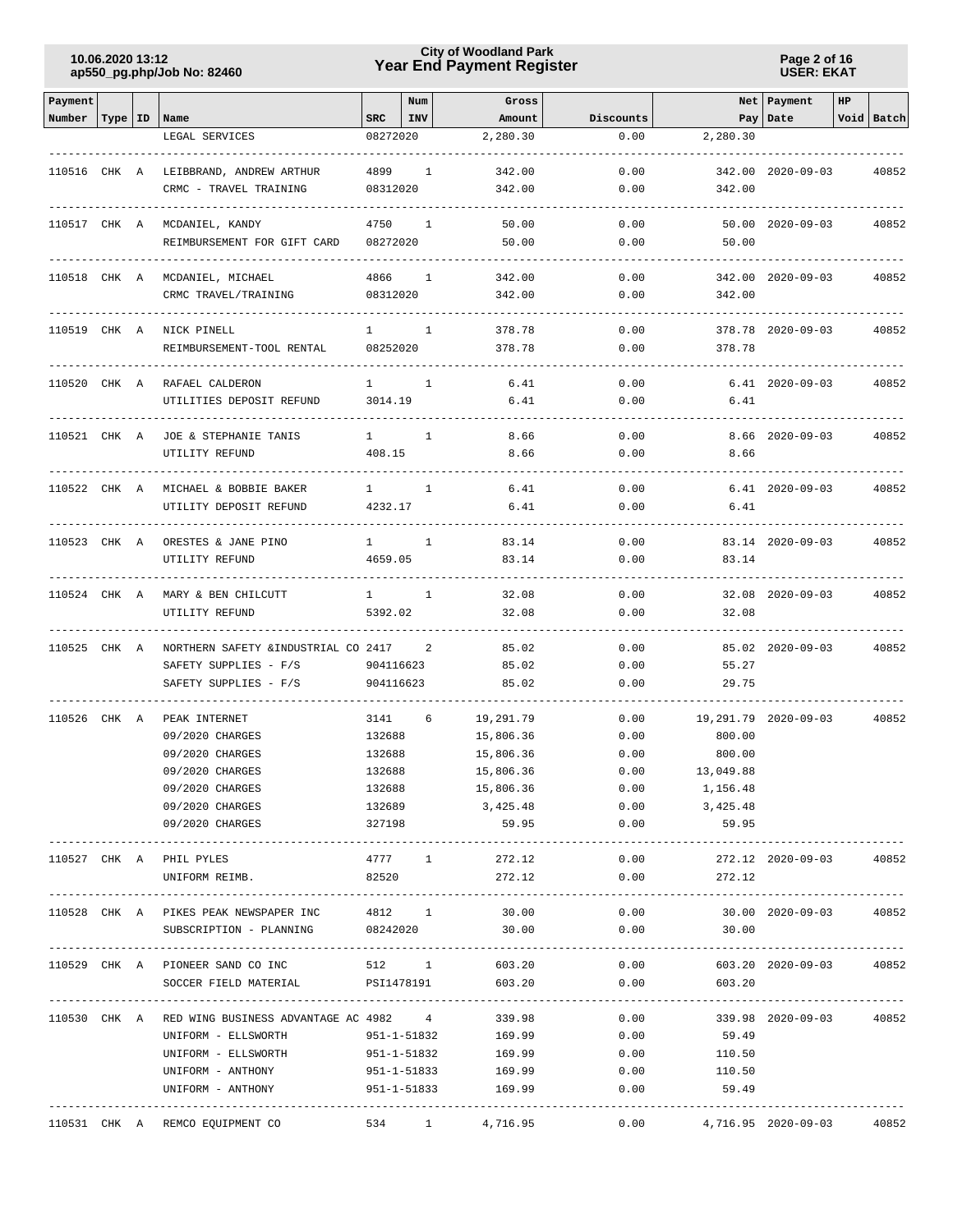## **Year End Payment Register City of Woodland Park 10.06.2020 13:12**

**Page 3 of 16 USER: EKAT**

| Payment      |       |                                                               |            | Num            | Gross             |           |                                     | Net   Payment           | HP |                 |
|--------------|-------|---------------------------------------------------------------|------------|----------------|-------------------|-----------|-------------------------------------|-------------------------|----|-----------------|
| Number       |       | Type   ID   Name                                              | <b>SRC</b> | INV            | Amount            | Discounts |                                     | Pay   Date              |    | Void Batch      |
|              |       | EQUIPMENT - WTP                                               | 24116      |                | 4,716.95          | 0.00      | 4,716.95                            |                         |    |                 |
|              |       |                                                               |            |                |                   |           |                                     |                         |    |                 |
| 110532       | CHK A | SCHMIDT CONSTRUCTION                                          | 559        | 2              | 1,953.50          | 0.00      |                                     | 1,953.50 2020-09-03     |    | 40852           |
|              |       | ASPHALT - STREETS                                             | 2525530    |                | 1,152.00          | 0.00      | 1,152.00                            |                         |    |                 |
|              |       | ASPHALT - STREETS                                             | 2526706    |                | 801.50            | 0.00      | 801.50                              |                         |    |                 |
| 110533 CHK A |       | SHERWIN-WILLIAMS                                              | 1890       | $\overline{4}$ | 1,183.68          | 0.00      |                                     | 1,183.68 2020-09-03     |    | 40852           |
|              |       | PAINT - STREETS                                               | $3958 - 5$ |                | 442.04            | 0.00      | 442.04                              |                         |    |                 |
|              |       | FENCE POST TREATMENT                                          | $7780 - 3$ |                | 205.05            | 0.00      | 205.05                              |                         |    |                 |
|              |       | FENCE POST TREATMENT                                          | $7784 - 5$ |                | 275.59            | 0.00      | 275.59                              |                         |    |                 |
|              |       | PAINT - STREETS                                               | $7791 - 0$ |                | 261.00            | 0.00      | 261.00                              |                         |    |                 |
|              |       |                                                               |            |                |                   |           |                                     |                         |    |                 |
| 110534 CHK A |       | SWIRE COCA-COLA, USA                                          | 5227       | 3              | 523.76            | 0.00      |                                     | 523.76 2020-09-03       |    | 40852           |
|              |       | CONCESSIONS - WAC                                             |            | 13744205272    | 407.72            | 0.00      | 407.72                              |                         |    |                 |
|              |       | CONCESSIONS - WAC                                             |            | 13744205273    | 48.00             | 0.00      | 48.00                               |                         |    |                 |
|              |       | CONCESSIONS - WAC                                             |            | 13744205353    | 68.04             | 0.00      | 68.04                               |                         |    |                 |
| 110535 CHK A |       | TELLER CNTY PUBLIC HEALTH                                     | 2293       | 1              | 260.00            | 0.00      |                                     | 260.00 2020-09-03       |    | 40852           |
|              |       | EMPLOYEE IMMUNIZATIONS                                        | 08212020   |                | 260.00            | 0.00      | 260.00                              |                         |    |                 |
|              |       |                                                               |            |                |                   |           |                                     |                         |    |                 |
| 110536 CHK A |       | THE EMBLEM AUTHORITY                                          | 5225       | 1              | 215.00            | 0.00      |                                     | 215.00 2020-09-03       |    | 40852           |
|              |       | COMMUNITY PINK PATCHES-WPPD                                   | 33948      |                | 215.00            | 0.00      | 215.00                              |                         |    |                 |
|              |       |                                                               |            |                |                   |           |                                     |                         |    |                 |
| 110537 CHK A |       | TOP GUN PRESSURE WASHING, INC. 4906                           |            | $\mathbf{1}$   | 3,940.00          | 0.00      |                                     | 3,940.00 2020-09-03     |    | 40852           |
|              |       | <b>BEAUTIFICATION</b>                                         | 104013     |                | 3,940.00          | 0.00      | 3,940.00                            |                         |    |                 |
| 110538 CHK A |       | US POSTAL SERVICE                                             | 516        | 2              | 3,000.00          | 0.00      |                                     | 3,000.00 2020-09-03     |    | 40852           |
|              |       | UTILITY MAILING                                               | 09012020   |                | 3,000.00          | 0.00      | 1,050.00                            |                         |    |                 |
|              |       | UTILITY MAILING                                               | 09012020   |                | 3,000.00          | 0.00      | 1,950.00                            |                         |    |                 |
|              |       |                                                               |            |                |                   |           |                                     |                         |    |                 |
| 110539       | CHK A | VERIZON                                                       | 3856       | 5              | 2,956.48          | 0.00      |                                     | 2,956.48 2020-09-03     |    | 40852           |
|              |       | 07/2020-08/2020 CHARGES                                       | 9861602562 |                | 2,956.48          | 0.00      | 240.14                              |                         |    |                 |
|              |       | 07/2020-08/2020 CHARGES                                       | 9861602562 |                | 2,956.48          | 0.00      | 310.54                              |                         |    |                 |
|              |       | 07/2020-08/2020 CHARGES                                       | 9861602562 |                | 2,956.48          | 0.00      | 2,025.47                            |                         |    |                 |
|              |       | 07/2020-08/2020 CHARGES                                       | 9861602562 |                | 2,956.48          | 0.00      | 293.46                              |                         |    |                 |
|              |       | 07/2020-08/2020 CHARGES                                       | 9861602562 |                | 2,956.48          | 0.00      | 86.87                               |                         |    |                 |
|              |       |                                                               |            |                | 5102 1 312.00     |           | 0.00                                | 312.00 2020-09-03       |    |                 |
|              |       | 110540 CHK A WIRELESS WATCHDOGS, LLC                          |            |                | IN0076608 312.00  |           | $0.00$ 312.00                       |                         |    | 40852           |
|              |       | 07/2020 MAINTENANCE                                           |            |                |                   |           |                                     |                         |    |                 |
|              |       | 110541 CHK A WOODLAND PARK SCHOOL DIST RE-2 1262 1 231,388.30 |            |                |                   |           | $0.00$ 231,388.30 2020-09-03 40852  |                         |    |                 |
|              |       | 07/2020 SALES TAX                                             |            | 09012020       | 231,388.30        | 0.00      | 231,388.30                          |                         |    |                 |
|              |       |                                                               |            |                |                   |           |                                     |                         |    |                 |
|              |       | 38 EFT A WEX BANK                                             |            |                | 5187 1 8,270.65   |           | $0.00$ 8,270.65 2020-09-04 HP 40949 |                         |    |                 |
|              |       | WEX Aug 2020                                                  |            |                | 08312020 8,270.65 |           | $0.00$ 8,270.65                     |                         |    |                 |
|              |       | 110542 CHK A ACZ LABORATORIES, INC. 3111 1 270.00             |            |                |                   | 0.00      |                                     | 270.00 2020-09-10       |    | 40878           |
|              |       | COMPOST TESTING                                               |            |                | 61315<br>270.00   | 0.00      | 270.00                              |                         |    |                 |
|              |       |                                                               |            |                |                   |           |                                     |                         |    | --------------- |
|              |       | 110543 CHK A BIRCHAM'S                                        |            | 75 1           | 607.42            | 0.00      |                                     | 607.42 2020-09-10 40878 |    |                 |
|              |       | 07/2020-08/2020 USAGE                                         | 319026     |                | 607.42            | 0.00      | 607.42                              |                         |    |                 |
|              |       |                                                               |            |                |                   |           |                                     |                         |    |                 |
|              |       | 110544 CHK A BRIAN E. BUNDY                                   |            | 5208 1         | 756.00            |           | 0.00                                | 756.00 2020-09-10 40878 |    |                 |
|              |       | ACCOUNT SUPPORT SERVICES                                      | 09042020   |                | 756.00            | 0.00      | 756.00                              |                         |    |                 |
|              |       | 110545 CHK A BURLAP BAG CLOTHING/BOOTS                        | 1356 1     |                | 240.40            | 0.00      |                                     | 240.40 2020-09-10       |    | 40878           |
|              |       | UNIFORM/FLEET                                                 | 20-7746    |                | 240.40            | 0.00      | 240.40                              |                         |    |                 |
|              |       |                                                               |            |                |                   |           |                                     |                         |    |                 |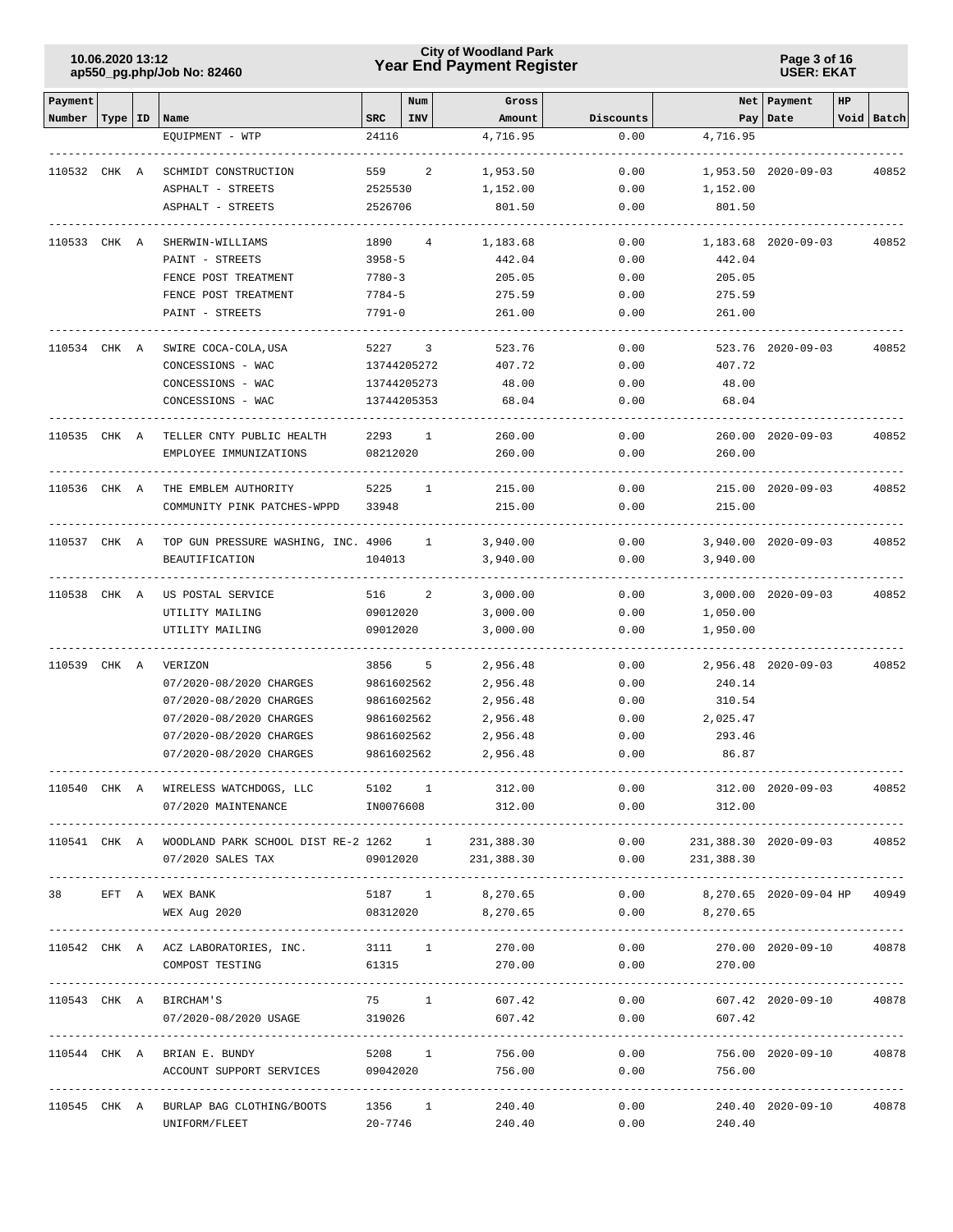## **Year End Payment Register City of Woodland Park 10.06.2020 13:12**

**Page 4 of 16 USER: EKAT**

| Payment           |           |                                             |            | Num            | Gross           |           |                                        | Net   Payment       | HP |            |
|-------------------|-----------|---------------------------------------------|------------|----------------|-----------------|-----------|----------------------------------------|---------------------|----|------------|
| Number            | Type   ID | Name                                        | <b>SRC</b> | INV            | Amount          | Discounts |                                        | Pay   Date          |    | Void Batch |
|                   |           |                                             |            |                |                 |           |                                        |                     |    |            |
| 110546 CHK A      |           | CENTURYLINK                                 | 4342       | $\overline{4}$ | 557.62          | 0.00      |                                        | 557.62 2020-09-10   |    | 40878      |
|                   |           | 08/2020 CHARGES                             | 8252020    |                | 557.62          | 0.00      | 137.70                                 |                     |    |            |
|                   |           | 08/2020 CHARGES                             | 8252020    |                | 557.62          | 0.00      | 256.94                                 |                     |    |            |
|                   |           | 08/2020 CHARGES                             | 8252020    |                | 557.62          | 0.00      | 49.90                                  |                     |    |            |
|                   |           | 08/2020 CHARGES                             | 8252020    |                | 557.62          | 0.00      | 113.08                                 |                     |    |            |
|                   |           |                                             |            |                |                 |           |                                        |                     |    |            |
| 110547 CHK A      |           | COPPER STATE BOLT & NUT CO                  | 5228       | 1              | 26.56           | 0.00      |                                        | 26.56 2020-09-10    |    | 40878      |
|                   |           | BOLTS FOR VEH #56                           | 104369349  |                | 26.56           | 0.00      | 26.56                                  |                     |    |            |
|                   |           |                                             |            |                |                 |           |                                        |                     |    |            |
| 110548 CHK A      |           | COUNTY DOOR AND HARDWARE                    | 1464       | 1              | 147.50          | 0.00      |                                        | 147.50 2020-09-10   |    | 40878      |
|                   |           | SERVICE CALL & LABOR                        | 11190      |                | 147.50          | 0.00      | 147.50                                 |                     |    |            |
|                   |           |                                             |            |                |                 |           |                                        |                     |    |            |
| 110549 CHK A      |           | CSG SYSTEMS, INC                            | 5150       | 1              | 316.80          | 0.00      |                                        | 316.80 2020-09-10   |    | 40878      |
|                   |           | PUBLIC NOTICE SIGN                          | 262214     |                | 316.80          | 0.00      | 316.80                                 |                     |    |            |
| 110550 CHK A      |           | CSU ENVIRONMENTAL QUALITY LAB 2660          |            | 1              | 180.00          | 0.00      |                                        | 180.00 2020-09-10   |    | 40878      |
|                   |           | COMPOST TESTING- FUND #2217900 4926         |            |                | 180.00          | 0.00      | 180.00                                 |                     |    |            |
|                   |           |                                             |            |                |                 |           |                                        |                     |    |            |
| 110551 CHK A      |           | DOCUMART COPIES & PRINTING                  | 3252       | 2              | 156.44          | 0.00      |                                        | 156.44 2020-09-10   |    | 40878      |
|                   |           | BUSINESS CARDS - MCDANIEL                   | 17912      |                | 37.50           | 0.00      | 37.50                                  |                     |    |            |
|                   |           | PLEA AGREEMENT - MUNI COURT                 | 363068     |                | 118.94          | 0.00      | 118.94                                 |                     |    |            |
|                   |           |                                             |            |                |                 |           |                                        |                     |    |            |
| 110552 CHK A      |           | DYEKMAN TROPHIES, INC.                      | 232        | 1              | 92.90           | 0.00      |                                        | 92.90 2020-09-10    |    | 40878      |
|                   |           | SERVICE AWARDS                              | 81225      |                | 92.90           | 0.00      | 92.90                                  |                     |    |            |
|                   |           |                                             |            |                |                 |           |                                        |                     |    |            |
| 110553 CHK A      |           | EL PASO CTY HEALTH DEPT LAB                 | 241        | 1              | 252.00          | 0.00      |                                        | 252.00 2020-09-10   |    | 40878      |
|                   |           | BACTERIOLOGICAL WATER TEST                  | 63020      |                | 252.00          | 0.00      | 252.00                                 |                     |    |            |
|                   |           |                                             |            |                |                 |           |                                        |                     |    |            |
| 110554 CHK A      |           | FARIS MACHINERY CO.                         | 1712       | $\mathbf{1}$   | 455.94          | 0.00      |                                        | 455.94 2020-09-10   |    | 40878      |
|                   |           | PARTS - VEH #32                             | A13467     |                | 455.94          | 0.00      | 455.94                                 |                     |    |            |
|                   |           |                                             |            |                |                 |           |                                        |                     |    |            |
| 110555 CHK A      |           | GRAINGER INC.                               | 282        | 2              | 437.76          | 0.00      |                                        | 437.76 2020-09-10   |    | 40878      |
|                   |           | TRASH BAGS - WWTP                           | 9624930906 |                | 105.92          | 0.00      | 105.92                                 |                     |    |            |
|                   |           | SUPPLIES - WTP                              | 9627780001 |                | 331.84          | 0.00      | 331.84                                 |                     |    |            |
|                   |           |                                             |            |                |                 |           |                                        |                     |    |            |
| 110556 CHK A      |           | HUB INTERNATIONAL INSURANCE SV 4441         |            | $\mathbf{1}$   | 6,000.00        | 0.00      |                                        | 6,000.00 2020-09-10 |    | 40878      |
|                   |           | 3rd Q INSTALLMENT                           | 1684090    |                | 6,000.00        | 0.00      | 6,000.00                               |                     |    |            |
|                   |           | 110557 CHK A IMAGE BEARERS CLEANING LLC     |            |                | 5082 1 3,565.80 | 0.00      | 3,565.80 2020-09-10                    |                     |    | 40878      |
|                   |           | 08/2020 CLEANING CONTRACT                   | 2517       |                | 3,565.80        | 0.00      | 3,565.80                               |                     |    |            |
|                   |           |                                             |            |                |                 |           |                                        |                     |    |            |
| 110558 CHK A IREA |           |                                             |            | 343 3          |                 | 6,519.75  | $0.00$ 6,519.75 2020-09-10             |                     |    | 40878      |
|                   |           | 08/2020 ELECTRICAL CHARGES                  | 090120A    |                |                 | 6,519.75  | $0.00$ 5,798.21                        |                     |    |            |
|                   |           | 08/2020 ELECTRICAL CHARGES 090120A 6,519.75 |            |                |                 |           | $0.00$ 688.33                          |                     |    |            |
|                   |           | 08/2020 ELECTRICAL CHARGES 090120A          |            |                | 6,519.75        | 0.00      | 33.21                                  |                     |    |            |
|                   |           |                                             |            |                |                 |           |                                        |                     |    |            |
|                   |           | 110559 CHK A KENYON, P JORDAN PH.D.         | 4333 1     |                | 500.00          | 0.00      |                                        | 500.00 2020-09-10   |    | 40878      |
|                   |           | PSYCH EVALUATION - WPPD                     | $2208 - 3$ |                | 500.00          | 0.00      | 500.00                                 |                     |    |            |
|                   |           |                                             |            |                |                 |           |                                        |                     |    |            |
|                   |           | 110560 CHK A KS STATEBANK                   | 5217 1     |                | 377.98          |           | 0.00                                   | 377.98 2020-09-10   |    | 40878      |
|                   |           | COPIER CONTRACT ACCT #3357341 0925220       |            |                | 377.98          | 0.00      | 377.98                                 |                     |    |            |
|                   |           |                                             |            |                |                 |           |                                        |                     |    |            |
|                   |           | 110561 CHK A LAWSON PRODUCTS, INC.          |            |                | 2935 1 111.24   | 0.00      |                                        | 111.24 2020-09-10   |    | 40878      |
|                   |           | SAFETY ITEMS - B&G 9307826647 111.24        |            |                |                 | 0.00      | 111.24                                 |                     |    |            |
|                   |           |                                             |            |                |                 |           | -------------------------------------- |                     |    |            |
|                   |           | 110562 CHK A LEXIS NEXIS ACCURINT           | 3379 1     |                | 33.00           | 0.00      |                                        | 33.00 2020-09-10    |    | 40878      |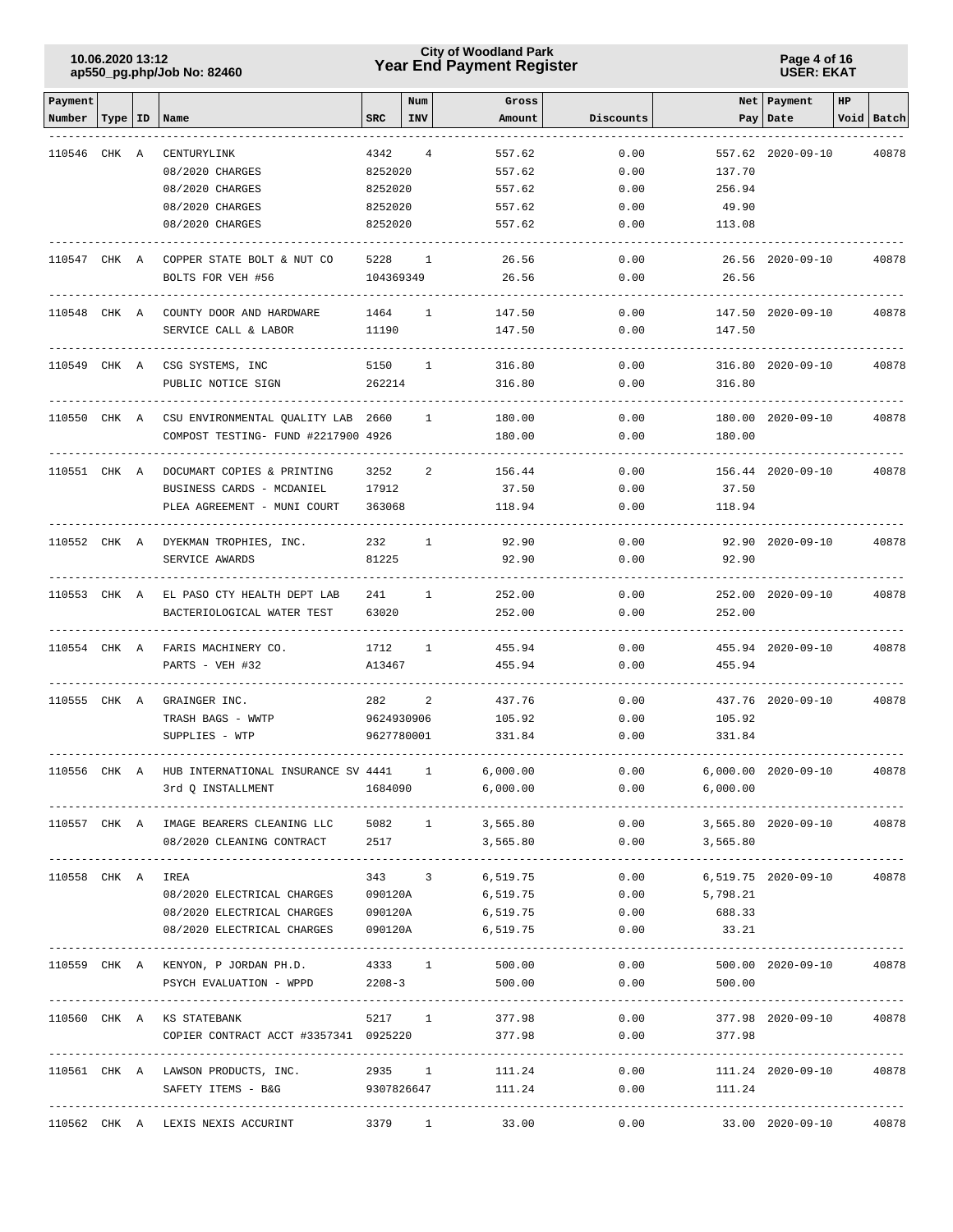## **Year End Payment Register City of Woodland Park 10.06.2020 13:12**

**Page 5 of 16 USER: EKAT**

| Payment      |           |                                                                                |                   | Num |              | Gross         |              |                                     | Net Payment             | HP |            |
|--------------|-----------|--------------------------------------------------------------------------------|-------------------|-----|--------------|---------------|--------------|-------------------------------------|-------------------------|----|------------|
| Number       | Type   ID | Name                                                                           | <b>SRC</b>        | INV |              | Amount        | Discounts    |                                     | Pay   Date              |    | Void Batch |
|              |           | 08/2020 CHARGES                                                                | 1209360-20200831  |     |              | 33.00         | 0.00         | 33.00                               |                         |    |            |
|              |           |                                                                                |                   |     |              |               |              |                                     |                         |    |            |
| 110563 CHK A |           | MEBULBS                                                                        | 3794              |     | 1            | 544.50        | 0.00         |                                     | 544.50 2020-09-10       |    | 40878      |
|              |           | BULBS - B&G                                                                    | 4120927-01        |     |              | 544.50        | 0.00         | 544.50                              |                         |    |            |
| 110564 CHK A |           | BROOK SMITH                                                                    | $1 \qquad \qquad$ |     | $\mathbf{1}$ | 307.00        | 0.00         |                                     | 307.00 2020-09-10       |    | 40878      |
|              |           | REIMB. FOR APPLICATION                                                         | 09042020          |     |              | 307.00        | 0.00         | 307.00                              |                         |    |            |
|              |           |                                                                                |                   |     |              |               |              |                                     |                         |    |            |
| 110565 CHK A |           | ELLEN BARBER                                                                   | $\mathbf{1}$      |     | 1            | 3.18          | 0.00         |                                     | $3.18$ $2020 - 09 - 10$ |    | 40878      |
|              |           | UTILITY REFUND                                                                 | 1858.02           |     |              | 3.18          | 0.00         | 3.18                                |                         |    |            |
| 110566 CHK A |           | JEFFREY & PAMILA TUCKER                                                        | $\mathbf{1}$      |     | 1            | 31.97         | 0.00         |                                     | 31.97 2020-09-10        |    | 40878      |
|              |           | UTILITY REFUND                                                                 | 2533.03           |     |              | 31.97         | 0.00         | 31.97                               |                         |    |            |
|              |           |                                                                                |                   |     |              |               |              |                                     |                         |    |            |
| 110567 CHK A |           | STEVEN THIME                                                                   | 1                 |     | 3            | 14.49         | 0.00         |                                     | 14.49 2020-09-10        |    | 40878      |
|              |           | UTILITY REFUND                                                                 | 5809.03           |     |              | 14.49         | 0.00         | 9.37                                |                         |    |            |
|              |           | UTILITY REFUND                                                                 | 5809.03           |     |              | 14.49         | 0.00         | 0.62                                |                         |    |            |
|              |           | UTILITY REFUND                                                                 | 5809.03           |     |              | 14.49         | 0.00         | 4.50                                |                         |    |            |
| 110568 CHK A |           | MEGHAN FORWARD                                                                 | $1 \quad \cdots$  |     | 1            | 75.71         | 0.00         |                                     | 75.71 2020-09-10        |    | 40878      |
|              |           | UTILITY REFUND                                                                 | 619.03            |     |              | 75.71         | 0.00         | 75.71                               |                         |    |            |
|              |           |                                                                                |                   |     |              |               |              |                                     |                         |    |            |
| 110569 CHK A |           | MUNIREVS INC                                                                   | 5196              |     | $\mathbf{1}$ | 1,235.00      | 0.00         |                                     | 1,235.00 2020-09-10     |    | 40878      |
|              |           | 08/2020 RENTAL & LODGING TAX                                                   | 2419              |     |              | 1,235.00      | 0.00         | 1,235.00                            |                         |    |            |
|              |           |                                                                                |                   |     |              |               |              |                                     |                         |    |            |
| 110570 CHK A |           | NORTHERN SAFETY & INDUSTRIAL CO 2417                                           |                   |     | 2            | 377.99        | 0.00         |                                     | 377.99 2020-09-10       |    | 40878      |
|              |           | TOOL KIT - F/S                                                                 | 904118368         |     |              | 377.99        | 0.00         | 245.70                              |                         |    |            |
|              |           | TOOL KIT - F/S                                                                 | 904118368         |     |              | 377.99        | 0.00         | 132.29                              |                         |    |            |
| 110571 CHK A |           | OSI OUTPUT SERVICES INC.                                                       | 3220              |     | 1            | 1,200.00      | 0.00         |                                     | 1,200.00 2020-09-10     |    | 40878      |
|              |           | TAX BOOKS - 2020                                                               | CW20200903558     |     |              | 1,200.00      | 0.00         | 1,200.00                            |                         |    |            |
|              |           |                                                                                |                   |     |              |               |              |                                     |                         |    |            |
| 110572 CHK A |           | PRIORITY RESEARCH                                                              | 4392              |     | $\mathbf{1}$ | 17.80         | 0.00         |                                     | 17.80 2020-09-10        |    | 40878      |
|              |           | BACKROUND CHECKS08                                                             | 815248            |     |              | 17.80         | 0.00         | 17.80                               |                         |    |            |
| 110573 CHK A |           | SAFEWAY, INC.                                                                  | 1908              |     | $\mathbf{1}$ | 74.28         | 0.00         |                                     | 74.28 2020-09-10        |    | 40878      |
|              |           | 08/2020 CHARGES                                                                | 82920             |     |              | 74.28         | 0.00         | 74.28                               |                         |    |            |
|              |           |                                                                                |                   |     |              |               |              |                                     |                         |    |            |
|              |           | 110574 CHK A SHERWIN-WILLIAMS                                                  |                   |     |              | 1890 1 235.98 |              | $0.00$ 235.98 2020-09-10 40878      |                         |    |            |
|              |           | RESTRIPING - STREETS                                                           | $4305 - 8$        |     |              | 235.98        | 0.00         | 235.98                              |                         |    |            |
|              |           | 110575 CHK A SOLITUDE LAKE MANAGEMENT 5073 1 1,631.96 0.00 1,631.96 2020-09-10 |                   |     |              |               |              |                                     |                         |    | 40878      |
|              |           | H20 RESTORATION M.P. POND PI-A00409304 1,631.96 0.00                           |                   |     |              |               |              | 1,631.96                            |                         |    |            |
|              |           |                                                                                |                   |     |              |               |              |                                     |                         |    |            |
|              |           | 110576 CHK A STANLEY CONVERGENT SECURITY SO 4042 1 653.24                      |                   |     |              |               |              | $0.00$ 653.24 2020-09-10            |                         |    | 40878      |
|              |           | WIRELESS CONTACT REPLACED 17695636 653.24                                      |                   |     |              |               |              | $0.00$ 653.24                       |                         |    |            |
|              |           |                                                                                |                   |     |              |               |              |                                     |                         |    |            |
|              |           | 110577 CHK A RED BARON CAR WASH                                                | 4191 2            |     |              | 182.15        | 0.00         |                                     | 182.15 2020-09-10       |    | 40878      |
|              |           | 08/2020 CHARGES                                                                | 1717<br>1717      |     |              | 182.15        | 0.00<br>0.00 | 5.00                                |                         |    |            |
|              |           | 08/2020 CHARGES                                                                |                   |     |              | 182.15        |              | 177.15                              |                         |    |            |
|              |           | 110578 CHK A THE LOCK SHOP                                                     |                   |     |              | 2431 1 75.00  |              | $0.00$ $75.00$ $2020-09-10$ $40878$ |                         |    |            |
|              |           | KEYS & LABOR - WWTP 000712                                                     |                   |     |              | 75.00         | 0.00         | 75.00                               |                         |    |            |
|              |           |                                                                                |                   |     |              |               |              |                                     |                         |    |            |
|              |           | 110579 CHK A TIAA COMMERCIAL FINANCE, INC 5175 1 594.00                        |                   |     |              |               |              | 0.00                                | 594.00 2020-09-10       |    | 40878      |
|              |           | KYOCERA RENTAL PAYMENT 7512233                                                 |                   |     |              | 594.00        |              | 0.00<br>594.00                      |                         |    |            |
|              |           |                                                                                |                   |     |              |               |              |                                     |                         |    |            |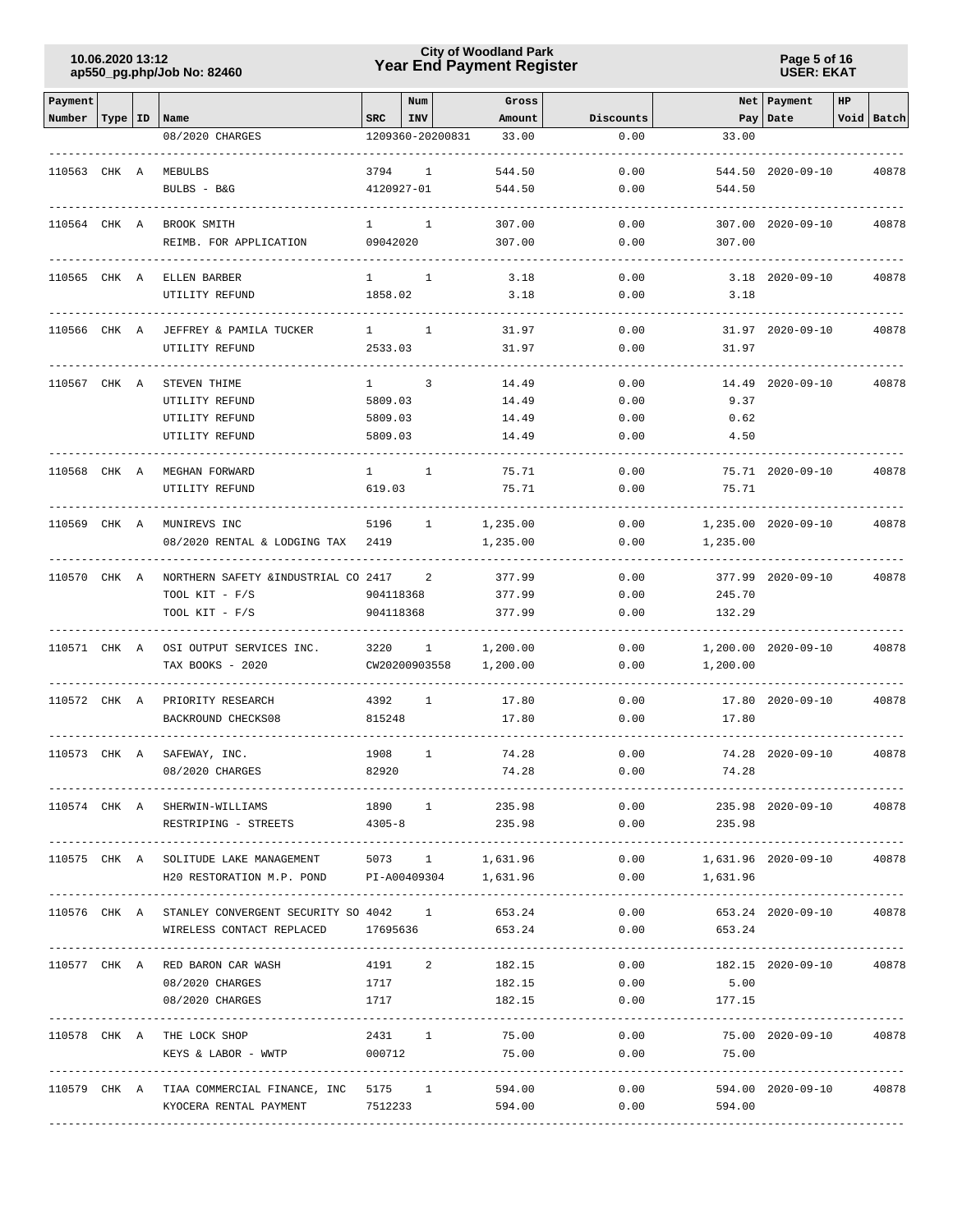## **Year End Payment Register City of Woodland Park 10.06.2020 13:12**

**Page 6 of 16 USER: EKAT**

| Payment      |           |   |                                         |             | Num          | Gross                |                                   |           | Net   Payment           | HP |            |
|--------------|-----------|---|-----------------------------------------|-------------|--------------|----------------------|-----------------------------------|-----------|-------------------------|----|------------|
| Number       | Type   ID |   | Name                                    | SRC         | <b>INV</b>   | Amount               | Discounts                         |           | Pay Date                |    | Void Batch |
| 110580       | CHK       | Α | TRACTOR SUPPLY COMPANY                  | 4753        | 3            | 181.38               | 0.00                              |           | 181.38 2020-09-10       |    | 40878      |
|              |           |   | 07/2020-08/2020 CHARGES                 | 8302020     |              | 181.38               | 0.00                              | 161.42    |                         |    |            |
|              |           |   | 07/2020-08/2020 CHARGES                 | 8302020     |              | 181.38               | 0.00                              | 12.97     |                         |    |            |
|              |           |   | 07/2020-08/2020 CHARGES                 | 8302020     |              | 181.38               | 0.00                              | 6.99      |                         |    |            |
| 110581 CHK A |           |   | TREATMENT TECH, INC.                    | 1494        | 2            | 4,662.00             | 0.00                              |           | 4,662.00 2020-09-10     |    | 40878      |
|              |           |   | SODIUM HYPOCHLORITE                     | 182930      |              | 2,833.00             | 0.00                              | 2,833.00  |                         |    |            |
|              |           |   | SODA ASH - WTP                          | 182953      |              | 1,829.00             | 0.00                              | 1,829.00  |                         |    |            |
| 110582 CHK A |           |   | USA BLUEBOOK                            | 1779        | 2            | 338.40               | 0.00                              |           | 338.40 2020-09-10       |    | 40878      |
|              |           |   | SUPPLIES - WWTP                         | 325700      |              | 284.28               | 0.00                              | 284.28    |                         |    |            |
|              |           |   | SUPPLIES - WWTP                         | 331617      |              | 54.12                | 0.00                              | 54.12     |                         |    |            |
| 110583 CHK A |           |   | WAXIE SANITARY SUPPLY                   | 4189        | $\mathbf{1}$ | 1,930.00             | 0.00                              |           | 1,930.00 2020-09-10     |    | 40878      |
|              |           |   | RESPIRATOR MASKS                        | 79423650    |              | 1,930.00             | 0.00                              | 1,930.00  |                         |    |            |
| 110584 CHK P |           |   | PARK STATE BANK & TRUST                 | 487 —       | $\mathbf{1}$ | 2,845.49             | 0.00                              |           | 2,845.49 2020-09-11     |    | 40886      |
|              |           |   | HSA EE Con:1688:264:09/05/20            | 1688:81     |              | 2,845.49             | 0.00                              | 2,845.49  |                         |    |            |
| 110585 CHK P |           |   | PARK STATE BANK & TRUST                 | 4764        | 2            | 3,958.42             | 0.00                              |           | 3,958.42 2020-09-11     |    | 40886      |
|              |           |   | HSA ID EPB:1688:762:09/05/20            | 1688:82     |              | 1,083.42             | 0.00                              | 1,083.42  |                         |    |            |
|              |           |   | HSA FM EPB:1688:763:09/05/20            | 1688:83     |              | 2,875.00             | 0.00                              | 2,875.00  |                         |    |            |
| 39           |           |   | EFT A VECTRA BANK COLORADO              | 4705        | 4            | 13,405.24            | 0.00                              |           | 13,405.24 2020-09-14 HP |    | 40975      |
|              |           |   | VISA August 2020                        | 083120      |              | 13,405.24            | 0.00                              | 174.32    |                         |    |            |
|              |           |   | VISA August 2020                        | 083120      |              | 13,405.24            | 0.00                              | 12,841.44 |                         |    |            |
|              |           |   | VISA August 2020                        | 083120      |              | 13,405.24            | 0.00                              | 321.21    |                         |    |            |
|              |           |   | VISA August 2020                        | 083120      |              | 13,405.24            | 0.00                              | 68.27     |                         |    |            |
| 110586 CHK A |           |   | BLUETARP FINANCIAL                      | 4474        | 1            | 57.99                | 0.00                              |           | 57.99 2020-09-17        |    | 40917      |
|              |           |   | $PUMP - B&G$                            | 45525922    |              | 57.99                | 0.00                              | 57.99     |                         |    |            |
| 110587 CHK A |           |   | BURLAP BAG CLOTHING/BOOTS               | 1356 4      |              | 220.00               | 0.00                              |           | 220.00 2020-09-17       |    | 40917      |
|              |           |   | UNIFORM - ANTHONY - F/S                 | 20-7764     |              | 110.00               | 0.00                              | 71.50     |                         |    |            |
|              |           |   | UNIFORM - ANTHONY - $F/S$               | 20-7764     |              | 110.00               | 0.00                              | 38.50     |                         |    |            |
|              |           |   | UNIFORM - OFFUTT                        | $20 - 7765$ |              | 110.00               | 0.00                              | 38.50     |                         |    |            |
|              |           |   | UNIFORM - OFFUTT                        | $20 - 7765$ |              | 110.00               | 0.00                              | 71.50     |                         |    |            |
|              |           |   | 110588 CHK A CARQUEST AUTO PARTS        | 582 1       |              | 80.45                | 0.00                              |           | 80.45 2020-09-17        |    | 40917      |
|              |           |   | 08/2020 CHARGES                         | 8312020     |              | 80.45                | 0.00                              | 80.45     |                         |    |            |
|              |           |   | 110589 CHK A CASELLE INC                |             | 2356 2       | 498.00               | -------------------------<br>0.00 |           | 498.00 2020-09-17       |    | 40917      |
|              |           |   | 10/2020 CONTRACT                        | 104373      |              | 498.00               | 0.00                              | 323.70    |                         |    |            |
|              |           |   | 10/2020 CONTRACT                        | 104373      |              | 498.00               | 0.00                              | 174.30    |                         |    |            |
|              |           |   | 110590 CHK A CENTURA VENTURES           |             | 5095 1       | 465.00               | 0.00                              |           | 465.00 2020-09-17       |    | 40917      |
|              |           |   | PRE-EMPLOYEE PHYSICAL - WPPD 266596     |             |              | 465.00               | 0.00                              | 465.00    |                         |    |            |
|              |           |   |                                         |             |              |                      |                                   |           |                         |    |            |
|              |           |   | 110591 CHK A DISCOVERY BENEFITS         |             | 3877 1       | 168.00               | 0.00                              |           | 168.00 2020-09-17       |    | 40917      |
|              |           |   | 08/2020 COBRA/FSA                       |             |              | 0001214267-IN 168.00 | 0.00                              | 168.00    |                         |    |            |
|              |           |   | 110592 CHK A DOCUMART COPIES & PRINTING |             | 3252 1       | 37.50                | 0.00                              |           | 37.50 2020-09-17        |    | 40917      |
|              |           |   | BUSINESS CARDS - EVERHART               | 363882      |              | 37.50                | 0.00                              | 37.50     |                         |    |            |
|              |           |   | 110593 CHK A DYEKMAN TROPHIES, INC.     | 232 1       |              | 28.50                | 0.00                              |           | 28.50 2020-09-17        |    | 40917      |
|              |           |   | REPLACEMENT PLAQUES                     | 81264       |              | 28.50                | 0.00                              | 28.50     |                         |    |            |
|              |           |   |                                         |             |              |                      |                                   |           |                         |    |            |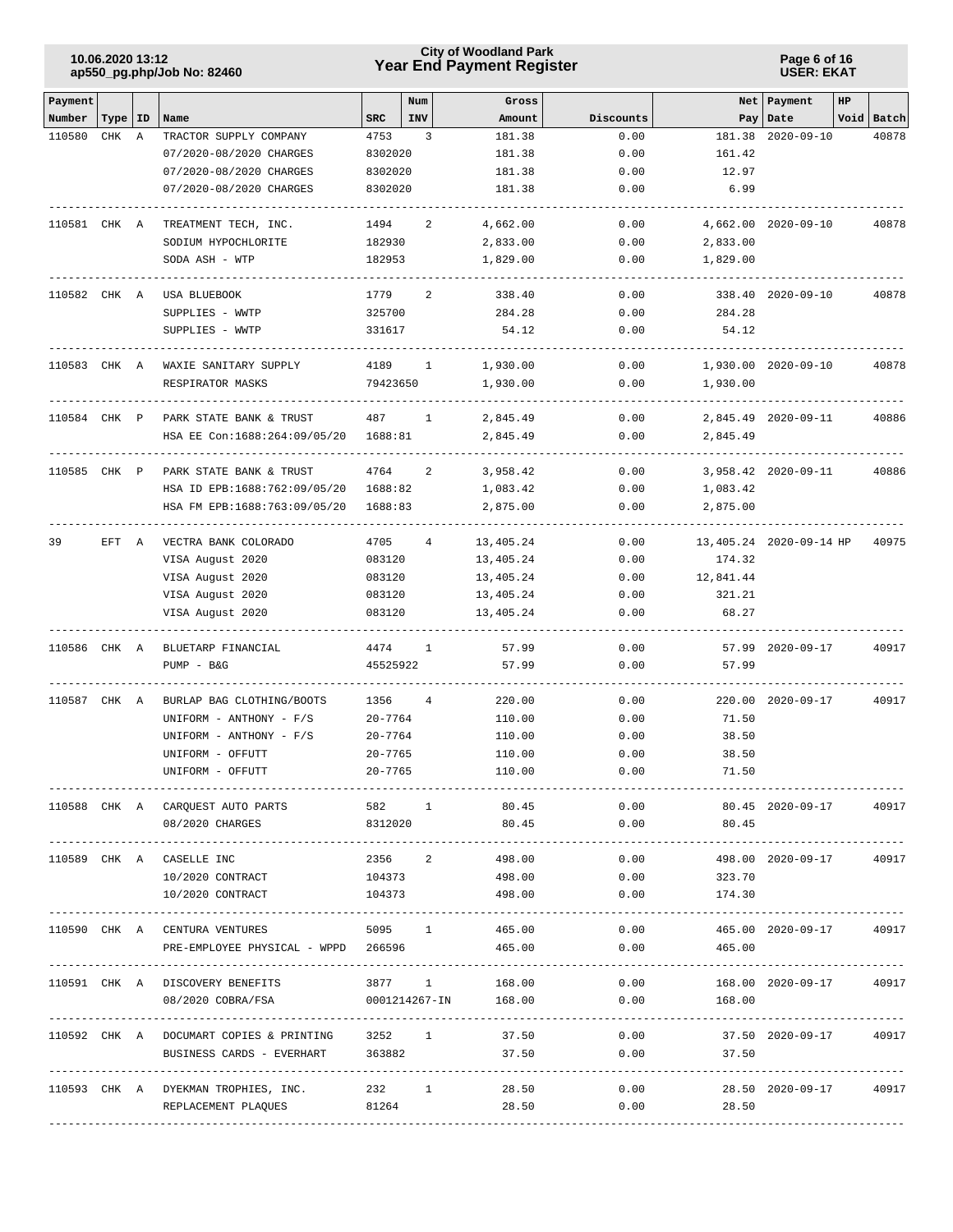## **Year End Payment Register City of Woodland Park 10.06.2020 13:12**

**Page 7 of 16 USER: EKAT**

| Payment      |           |   |                                           |             | Num            | Gross                  |           |                             | Net Payment               | HP |                 |
|--------------|-----------|---|-------------------------------------------|-------------|----------------|------------------------|-----------|-----------------------------|---------------------------|----|-----------------|
| Number       | Type   ID |   | Name                                      | <b>SRC</b>  | INV            | Amount                 | Discounts |                             | Pay   Date                |    | Void Batch      |
| 110594       | CHK       | A | EL PASO CTY HEALTH DEPT LAB               | 241         | 1              | 252.00                 | 0.00      |                             | 252.00 2020-09-17         |    | 40917           |
|              |           |   | BACTERIOLOGICAL TESTS - WTP               | 083120      |                | 252.00                 | 0.00      | 252.00                      |                           |    |                 |
| 110595 CHK A |           |   | ENGER, JANE                               | 3876        | 1              | 118.50                 | 0.00      |                             | 118.50 2020-09-17         |    | 40917           |
|              |           |   | AUGUST BODY SCULPT                        | 09092020    |                | 118.50                 | 0.00      | 118.50                      |                           |    |                 |
|              |           |   |                                           |             |                |                        |           |                             |                           |    |                 |
| 110596 CHK A |           |   | FOXWORTH-GALBRAITH LUMBER CO              | 96 —        | 3              | 902.93                 | 0.00      |                             | 902.93 2020-09-17         |    | 40917           |
|              |           |   | 08/2020 CHARGES                           | 8312020     |                | 902.93                 | 0.00      | 13.49                       |                           |    |                 |
|              |           |   | 08/2020 CHARGES                           | 8312020     |                | 902.93                 | 0.00      | 108.51                      |                           |    |                 |
|              |           |   | 08/2020 CHARGES                           | 8312020     |                | 902.93                 | 0.00      | 780.93                      |                           |    |                 |
| 110597 CHK A |           |   | GAZETTE, THE                              | 276         | 1              | 148.75                 | 0.00      |                             | 148.75 2020-09-17         |    | 40917           |
|              |           |   | LEGAL NOTICES - PLANNING                  | 08312020    |                | 148.75                 | 0.00      | 148.75                      |                           |    |                 |
|              |           |   | IREA                                      | 343         | 3              |                        | 0.00      |                             |                           |    |                 |
| 110598 CHK A |           |   | 08/2020 ELECTRICAL CHARGES                | 091020B     |                | 14,320.94<br>14,320.94 | 0.00      | 3, 214.55                   | 14,320.94 2020-09-17      |    | 40917           |
|              |           |   | 08/2020 ELECTRICAL CHARGES                | 091020B     |                | 14,320.94              | 0.00      | 4,379.72                    |                           |    |                 |
|              |           |   | 08/2020 ELECTRICAL CHARGES                | 091020B     |                | 14,320.94              | 0.00      | 6,726.67                    |                           |    |                 |
|              |           |   |                                           |             |                |                        |           |                             |                           |    |                 |
| 110599 CHK A |           |   | IRON MOUNTAIN                             | 1376        | 1              | 239.43                 | 0.00      |                             | 239.43 2020-09-17         |    | 40917           |
|              |           |   | SHREDDING - CITY                          | CXRH920     |                | 239.43                 | 0.00      | 239.43                      |                           |    |                 |
| 110600 CHK A |           |   | JACK'S TIRE & OIL MANAGEMENT C 5215       |             | $\mathbf{1}$   | 376.88                 | 0.00      |                             | 376.88 2020-09-17         |    | 40917           |
|              |           |   | TIRES - JEEP LIBERTY                      | 872591-88   |                | 376.88                 | 0.00      | 376.88                      |                           |    |                 |
|              |           |   |                                           |             |                |                        |           |                             |                           |    |                 |
| 110601 CHK A |           |   | L.N. CURTIS & SONS                        | 5123        | $\overline{4}$ | 198.90                 | 0.00      |                             | 198.90 2020-09-17         |    | 40917           |
|              |           |   | RESERVE - WPPD                            | INV418216   |                | 54.65                  | 0.00      | 54.65                       |                           |    |                 |
|              |           |   | UNIFORM - WPPD                            | INV419468   |                | 20.00                  | 0.00      | 20.00                       |                           |    |                 |
|              |           |   | UNIFORM - WPPD                            | INV419491   |                | 104.25                 | 0.00      | 104.25                      |                           |    |                 |
|              |           |   | UNIFORM - WPPD                            | INV419544   |                | 20.00                  | 0.00      | 20.00                       |                           |    |                 |
| 110602 CHK A |           |   | LOWE'S BUSINESS ACCOUNT                   | 2842        | 1              | 277.60                 | 0.00      |                             | 277.60 2020-09-17         |    | 40917           |
|              |           |   | 08/2020 CHARGES                           | 80220A      |                | 277.60                 | 0.00      | 277.60                      |                           |    |                 |
| 110603 CHK A |           |   | MATTHEW BENDER & CO., INC.                | 2776        | 1              | 98.45                  | 0.00      |                             | 98.45 2020-09-17          |    | 40917           |
|              |           |   | 2020 CO. REVENUE STATS RULES              | 17995957    |                | 98.45                  | 0.00      | 98.45                       |                           |    |                 |
|              |           |   |                                           |             |                |                        |           |                             |                           |    |                 |
|              |           |   | 110604 CHK A MEBULBS                      |             |                | 3794 1 136.03          |           | 0.00                        | 136.03 2020-09-17         |    | 40917           |
|              |           |   | BULBS-B&G<br>--------------------         |             |                | 32483687-01 136.03     | 0.00      | 136.03                      |                           |    |                 |
|              |           |   | 110605 CHK A STEVE VARNER                 | $1 \quad 1$ |                | 100.00                 | 0.00      |                             | 100.00 2020-09-17 40917   |    |                 |
|              |           |   | AIR COMPRESSOR REIMBURSEMENT 09042020A    |             |                | 100.00                 | 0.00      | 100.00                      |                           |    |                 |
|              |           |   | 110606 CHK A LUKE ELLSWORTH               | $1 \quad 1$ |                | 100.00                 |           | 0.00                        | 100.00 2020-09-17         |    | 40917           |
|              |           |   | WASTEWATER COLLECTION EXAM 0910           |             |                | 100.00                 |           | $0.00$ 100.00               |                           |    |                 |
|              |           |   |                                           |             |                |                        |           |                             |                           |    | --------------- |
|              |           |   | 110607 CHK A COLORADO DEPT OF REVENUE 1 1 |             |                | 2,300.00               |           | 0.00                        | 2,300.00 2020-09-17 40917 |    |                 |
|              |           |   | 110 RESERVE LIQUOR LICENSING 09152020     |             |                | 2,300.00               |           | $0.00$ 2,300.00             |                           |    |                 |
|              |           |   |                                           |             |                |                        |           |                             |                           |    |                 |
|              |           |   | 110608 CHK A DAN L STOVER                 | $1 \quad 1$ |                | 300.00                 | 0.00      |                             | 300.00 2020-09-17 40917   |    |                 |
|              |           |   | WATER DISTRIBUTION CERT. 09162020         |             |                | 300.00                 | 0.00      | 300.00                      |                           |    |                 |
|              |           |   | 110609 CHK A LEOBARDO GONZALEZ            | $1 \quad 1$ |                | 45.00                  |           | $0.00$ $45.00$ $2020-09-17$ |                           |    | 40917           |
|              |           |   | UTILITY DEPOSIT REFUND 1079.04            |             |                | 45.00                  | 0.00      | 45.00                       |                           |    |                 |
|              |           |   |                                           |             |                |                        |           |                             |                           |    |                 |
|              |           |   | 110610 CHK A DJ CHRISTIAN                 | $1 \quad 1$ |                | 18.00                  | 0.00      |                             | 18.00 2020-09-17          |    | 40917           |
|              |           |   | REFUND - WAC                              | 22510361    |                | 18.00                  | 0.00      | 18.00                       |                           |    |                 |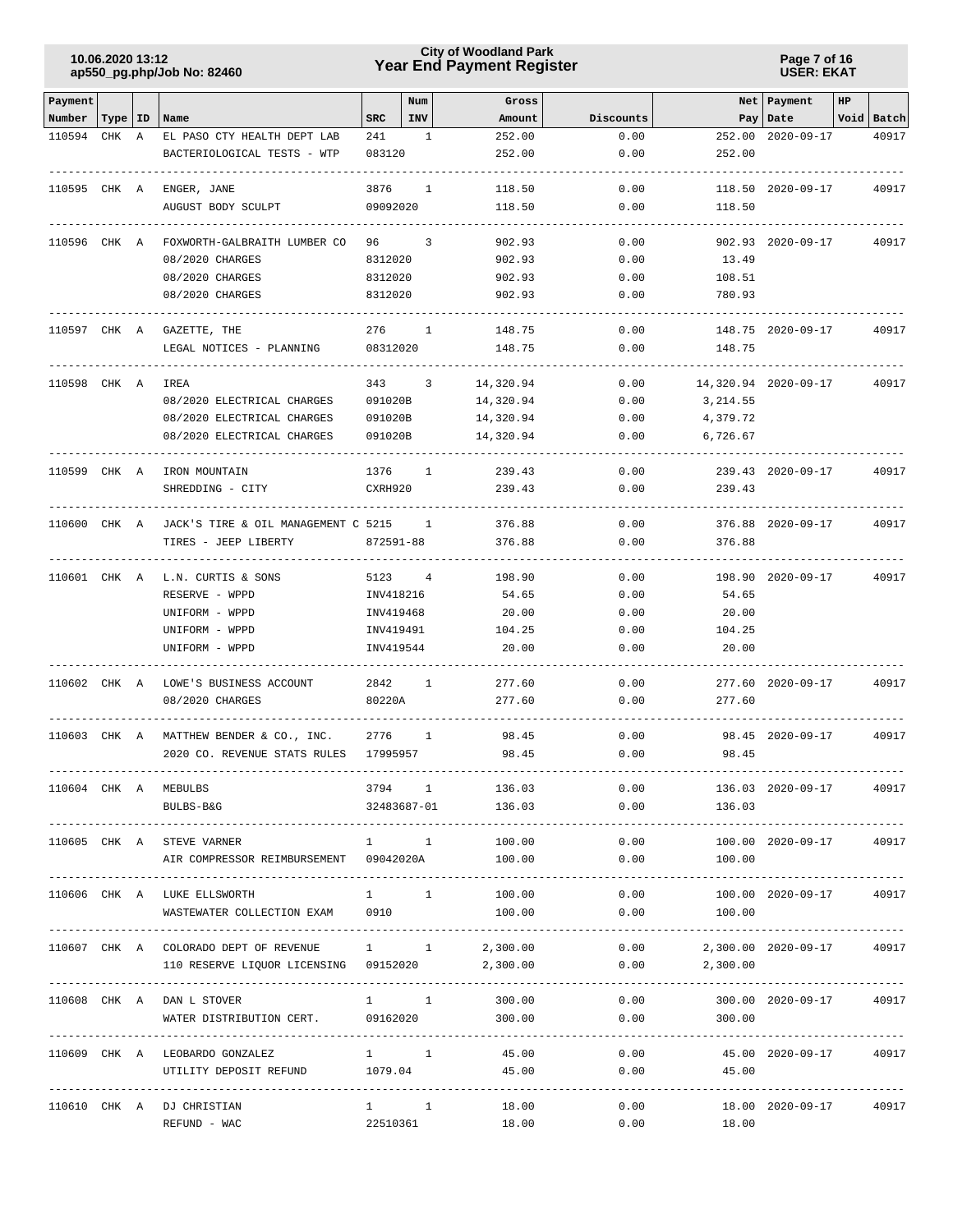## **Year End Payment Register City of Woodland Park 10.06.2020 13:12**

#### **Page 8 of 16 USER: EKAT**

| Payment      |           |                                                           |                    | Num          | Gross              |              |                    | Net   Payment           | HP |                 |
|--------------|-----------|-----------------------------------------------------------|--------------------|--------------|--------------------|--------------|--------------------|-------------------------|----|-----------------|
| Number       | Type   ID | Name                                                      | <b>SRC</b>         | <b>INV</b>   | Amount             | Discounts    |                    | Pay   Date              |    | Void Batch      |
|              |           |                                                           |                    |              |                    |              |                    |                         |    |                 |
| 110611 CHK A |           | ZACHARY & MEGAN KING                                      | $\mathbf{1}$       | 3            | 226.63             | 0.00         |                    | 226.63 2020-09-17       |    | 40917           |
|              |           | UTILITY REFUND                                            | 2667.05            |              | 226.63             | 0.00         | 95.71              |                         |    |                 |
|              |           | UTILITY REFUND                                            | 2667.05            |              | 226.63             | 0.00         | 122.96             |                         |    |                 |
|              |           | UTILITY REFUND                                            | 2667.05            |              | 226.63             | 0.00         | 7.96               |                         |    |                 |
| 110612 CHK A |           | GARY LUECKE                                               | $1 \quad$          | 1            | 200.00             | 0.00         |                    | 200.00 2020-09-17       |    | 40917           |
|              |           | REFUND - WAC                                              | 507                |              | 200.00             | 0.00         | 200.00             |                         |    |                 |
|              |           |                                                           |                    |              |                    |              |                    |                         |    |                 |
| 110613 CHK A |           | DANIEL & DEBORAH MARDIS                                   | 1                  | 1            | 55.00              | 0.00         |                    | 55.00 2020-09-17        |    | 40917           |
|              |           | UTILITY REFUND                                            | 529.04             |              | 55.00              | 0.00         | 55.00              |                         |    |                 |
|              |           |                                                           |                    |              |                    |              |                    |                         |    |                 |
| 110614 CHK A |           | KEN HOPFE                                                 | $\mathbf{1}$       | 3            | 65.77              | 0.00<br>0.00 | 33.74              | 65.77 2020-09-17        |    | 40917           |
|              |           | UTILITY REFUND<br>UTILITY REFUND                          | 5561.03<br>5561.03 |              | 65.77<br>65.77     | 0.00         | 2.11               |                         |    |                 |
|              |           | UTILITY REFUND                                            | 5561.03            |              | 65.77              | 0.00         | 29.92              |                         |    |                 |
|              |           |                                                           |                    |              |                    |              |                    |                         |    |                 |
| 110615 CHK A |           | CASCADE BUILDERS LLC                                      | $1 \quad \cdots$   | 1            | 35.00              | 0.00         |                    | 35.00 2020-09-17        |    | 40917           |
|              |           | UTILITY REFUND                                            | 6025.01            |              | 35.00              | 0.00         | 35.00              |                         |    |                 |
|              |           |                                                           |                    |              |                    |              |                    |                         |    |                 |
| 110616 CHK A |           | LAURA BROWN                                               | $1 \qquad \qquad$  | $\mathbf{1}$ | 53.00              | 0.00         |                    | 53.00 2020-09-17        |    | 40917           |
|              |           | REFUND/OVERPAYMENT 20TR532                                | 9142020            |              | 53.00              | 0.00         | 53.00              |                         |    |                 |
| 110617 CHK A |           | AMERICAN CRAFTSMAN HOMES                                  | $\mathbf{1}$       | $\mathbf{1}$ | 391.14             | 0.00         |                    | 391.14 2020-09-17       |    | 40917           |
|              |           | USE TAX REFUND-L99197                                     | L99197             |              | 391.14             | 0.00         | 391.14             |                         |    |                 |
|              |           |                                                           |                    |              |                    |              |                    |                         |    |                 |
| 110618 CHK A |           | NAPA AUTO PARTS                                           | 2048               | 3            | 544.01             | 0.00         |                    | 544.01 2020-09-17       |    | 40917           |
|              |           | 08/2020 CHARGES                                           | 8302020            |              | 544.01             | 0.00         | 171.13             |                         |    |                 |
|              |           | 08/2020 CHARGES                                           | 8302020            |              | 544.01             | 0.00         | 17.63              |                         |    |                 |
|              |           | 08/2020 CHARGES                                           | 8302020            |              | 544.01             | 0.00         | 355.25             |                         |    |                 |
|              |           |                                                           |                    |              |                    |              |                    |                         |    |                 |
| 110619 CHK A |           | PIKES PEAK TELEVISION, INC                                | 4663               | 2            | 1,860.00           | 0.00         |                    | 1,860.00 2020-09-17     |    | 40917           |
|              |           | 08/2020 WP SUMMER ADVERTISING 523676-3<br>SUMMER CAMPAIGN | 527796-2           |              | 360.00<br>1,500.00 | 0.00<br>0.00 | 360.00<br>1,500.00 |                         |    |                 |
|              |           |                                                           |                    |              |                    |              |                    |                         |    |                 |
| 110620 CHK A |           | PITNEY BOWES GLOBAL FINANCIAL 2479                        |                    | 1            | 90.00              | 0.00         |                    | 90.00 2020-09-17        |    | 40917           |
|              |           | 09/2020 POSTAGE LEASE                                     | 3311908638         |              | 90.00              | 0.00         | 90.00              |                         |    |                 |
|              |           |                                                           |                    |              |                    |              |                    |                         |    |                 |
|              |           | 110621 CHK A QUADIENT FINANCE USA, INC 5204 1 500.00      |                    |              |                    | 0.00         |                    | 500.00 2020-09-17 40917 |    |                 |
|              |           | POSTAGE METER LEASE                                       | 08282020           |              | 500.00             | 0.00         | 500.00             |                         |    |                 |
|              |           | 110622 CHK A SCHMIDT CONSTRUCTION                         | 559 2              |              | 1,301.50           | 0.00         |                    | 1,301.50 2020-09-17     |    | 40917           |
|              |           | ASPHALT - STREETS                                         | 2531968            |              | 651.00             |              | $0.00$ 651.00      |                         |    |                 |
|              |           | ASPHALT - STREETS                                         |                    |              | 2532934 650.50     |              | $0.00$ 650.50      |                         |    |                 |
|              |           |                                                           |                    |              |                    |              |                    |                         |    | --------------- |
|              |           | 110623 CHK A SGS ACCUTEST INC.                            | 4859 1             |              | 217.50             | 0.00         |                    | 217.50 2020-09-17 40917 |    |                 |
|              |           | 07/2020 WATER QUALITY TEST 52160121363                    |                    |              | 217.50             | 0.00         | 217.50             |                         |    |                 |
|              |           | 110624 CHK A SHERWIN-WILLIAMS                             | 1890 1             |              | 755.70             | 0.00         |                    | 755.70 2020-09-17 40917 |    |                 |
|              |           | PAINT - STREETS                                           | $4488 - 2$         |              | 755.70             | 0.00         | 755.70             |                         |    |                 |
|              |           |                                                           |                    |              |                    |              |                    |                         |    |                 |
|              |           | 110625 CHK A STANLEY CONVERGENT SECURITY SO 4042 3        |                    |              | 376.23             |              | 0.00               | 376.23 2020-09-17       |    | 40917           |
|              |           | 10/2020 QUONSET                                           | 17727781           |              | 79.48              | 0.00         | 79.48              |                         |    |                 |
|              |           | MAIN BLDG.                                                |                    |              | 17728949 181.24    |              | 0.00<br>181.24     |                         |    |                 |
|              |           | 10/2020 FLEET                                             |                    |              | 17731087 115.51    | 0.00         | 115.51             |                         |    |                 |
|              |           |                                                           |                    |              |                    |              |                    |                         |    |                 |
|              |           | 110626 CHK A THOMAS HOFF & ASSOCIATES                     | 4010 1             |              | 175.00             | 0.00         |                    | 175.00 2020-09-17       |    | 40917           |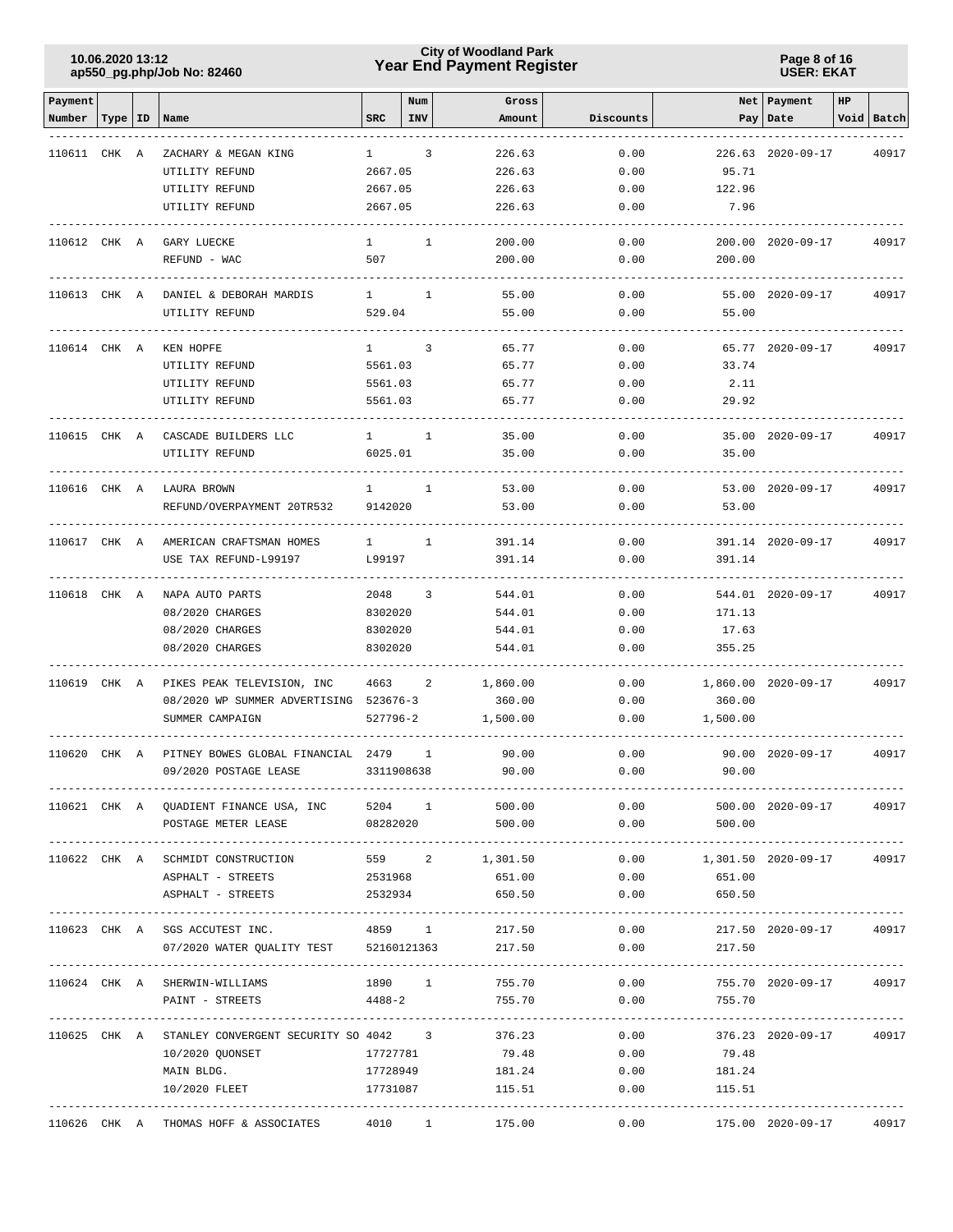## **Year End Payment Register City of Woodland Park 10.06.2020 13:12**

**Page 9 of 16 USER: EKAT**

| Payment      |           |                                                    |                    | Num                  | Gross             |                           |                 | Net   Payment           | HP |            |
|--------------|-----------|----------------------------------------------------|--------------------|----------------------|-------------------|---------------------------|-----------------|-------------------------|----|------------|
| Number       | Type   ID | Name                                               | <b>SRC</b>         | INV                  | Amount            | Discounts                 |                 | Pay   Date              |    | Void Batch |
|              |           | POLYGRAPH PREEMPLOYMENT-WPPD                       | 06TH398            |                      | 175.00            | 0.00                      | 175.00          |                         |    |            |
| 110627 CHK A |           | TIMBER LINE ELEC/CONTROL CORP                      | 1145               | 1                    | 38,084.00         | 0.00                      |                 | 38,084.00 2020-09-17    |    | 40917      |
|              |           | SCADA-RTV-PLC UPGRADE                              | 20788              |                      | 38,084.00         | 0.00                      | 38,084.00       |                         |    |            |
| 110628 CHK A |           | UNCC UTILITY NOTIFICATION CNTR 2012                |                    | 2                    | 233.93            | 0.00                      |                 | 233.93 2020-09-17       |    | 40917      |
|              |           | UTILITY LOCATES                                    | 220081316          |                      | 233.93            | 0.00                      | 81.87           |                         |    |            |
|              |           | UTILITY LOCATES                                    | 220081316          |                      | 233.93            | 0.00                      | 152.06          |                         |    |            |
| 110629 CHK A |           | UNITED REPROGRAPHIC SUPPLY                         | 4285               | $\mathbf{1}$         | 98.00             | 0.00                      |                 | 98.00 2020-09-17        |    | 40917      |
|              |           | 09/2020 CONTACT                                    | IN242465           |                      | 98.00             | 0.00                      | 98.00           |                         |    |            |
| 110630 CHK A |           | WASTE MANAGEMENT WOODLAND PARK 3004                |                    | 1                    | 21.42             | 0.00                      |                 | 21.42 2020-09-17        |    | 40917      |
|              |           | XTRA TRASH SERVICE - STREETS                       |                    | $0005826 - 2517 - 4$ | 21.42             | 0.00                      | 21.42           |                         |    |            |
|              |           |                                                    |                    |                      |                   |                           |                 |                         |    |            |
| 110631 CHK A |           | WOODLAND HARDWARE & RENTAL                         | 2739               | 3                    | 876.03            | 0.00                      |                 | 876.03 2020-09-17       |    | 40917      |
|              |           | 08/2020 CHARGES                                    | 8312020            |                      | 876.03            | 0.00                      | 208.09          |                         |    |            |
|              |           | 08/2020 CHARGES<br>08/2020 CHARGES                 | 8312020<br>8312020 |                      | 876.03<br>876.03  | 0.00<br>0.00              | 34.56<br>633.38 |                         |    |            |
|              |           |                                                    |                    |                      |                   |                           |                 |                         |    |            |
| 110632 CHK A |           | BADGER METER INC                                   | 4278               | 1                    | 2,056.79          | 0.00                      |                 | 2,056.79 2020-09-24     |    | 40943      |
|              |           | Badger Meter                                       | 80058889           |                      | 2,056.79          | 0.00                      | 2,056.79        |                         |    |            |
| 110633 CHK A |           | BRAVO SCREEN PRINTING, INC.                        | 3466               | $\mathbf{1}$         | 1,109.20          | 0.00                      |                 | 1,109.20 2020-09-24     |    | 40943      |
|              |           | MAYOR'S CUP SHIRTS                                 | 73892              |                      | 1,109.20          | 0.00                      | 1,109.20        |                         |    |            |
| 110634 CHK A |           | BRIAN E. BUNDY                                     | 5208               | $\mathbf{1}$         | 672.00            | 0.00                      |                 | 672.00 2020-09-24       |    | 40943      |
|              |           | ACCT. SUPPORT SERVICES                             | 09162020           |                      | 672.00            | 0.00                      | 672.00          |                         |    |            |
| 110635 CHK A |           | BURLAP BAG CLOTHING/BOOTS                          | 1356               | 1                    | 151.05            | 0.00                      |                 | 151.05 2020-09-24       |    | 40943      |
|              |           | UNIFORM - STOVER - WWTP                            | $20 - 7776$        |                      | 151.05            | 0.00                      | 151.05          |                         |    |            |
| 110636 CHK A |           | C & A TROPHIES                                     | 114                | 1                    | 376.00            | 0.00                      |                 | 376.00 2020-09-24       |    | 40943      |
|              |           | AWARDS - WPPD                                      | 25277              |                      | 376.00            | 0.00                      | 376.00          |                         |    |            |
| 110637 CHK A |           | CASEY, KAREN                                       | 4614               | 1                    | 81.22             | 0.00                      |                 | 81.22 2020-09-24        |    | 40943      |
|              |           | PHONE BILL & SOFTWARE ENDING                       | 09212020           |                      | 81.22             | 0.00                      | 81.22           |                         |    |            |
|              |           |                                                    |                    |                      |                   |                           |                 |                         |    |            |
|              |           | 110638 CHK A CCP INDUSTRIES                        |                    |                      | 4180 1 198.24     |                           | 0.00            | 198.24 2020-09-24       |    | 40943      |
|              |           | SUPPLIES - COVID                                   |                    |                      | IN02601643 198.24 |                           | 0.00<br>198.24  |                         |    |            |
|              |           | 110639 CHK A CHAD MILDBRANDT                       |                    | 5159 1               | 72.00             | 0.00                      |                 | 72.00 2020-09-24 40943  |    |            |
|              |           | BARTENDING - UPCC                                  | 5159               |                      | 72.00             | 0.00                      | 72.00           |                         |    |            |
|              |           | 110640 CHK A CINTAS CORPORATION NO 2 4977 2 123.60 |                    |                      |                   | 0.00                      |                 | 123.60 2020-09-24       |    | 40943      |
|              |           | UNIFORMS - FLEET                                   |                    |                      | 4060677883 61.80  | 0.00                      | 61.80           |                         |    |            |
|              |           | UNIFORMS - FLEET                                   |                    |                      | 4061325581 61.80  | 0.00                      | 61.80           |                         |    |            |
|              |           | 110641 CHK A CINTAS FIRE PROTECTION                |                    |                      | 3604 2 623.90     | 0.00                      | -------------   | 623.90 2020-09-24       |    | 40943      |
|              |           | EXTINGUISHER INSPECTION OF47554941 304.54          |                    |                      |                   | 0.00                      | 304.54          |                         |    |            |
|              |           | EXTINGUISHERS FOR VEHICLES OF47554957              |                    |                      | 319.36            | 0.00                      | 319.36          |                         |    |            |
|              |           | 110642 CHK A COLORADO ANALYTICAL LAB               |                    | 4028 2               | 234.00            | -----------------<br>0.00 |                 | 234.00 2020-09-24 40943 |    |            |
|              |           | LAB SERVICES - WWTP                                |                    | 200901041            | 122.00            | 0.00                      | 122.00          |                         |    |            |
|              |           | LAB SERVICES - WWTP                                | 200901042          |                      | 112.00            | 0.00                      | 112.00          |                         |    |            |
|              |           |                                                    |                    |                      |                   |                           |                 |                         |    |            |
|              |           | 110643 CHK A DAVID A. LANGLEY ARCHITECTS           |                    | 3720 1               | 800.00            |                           | 0.00            | 800.00 2020-09-24       |    | 40943      |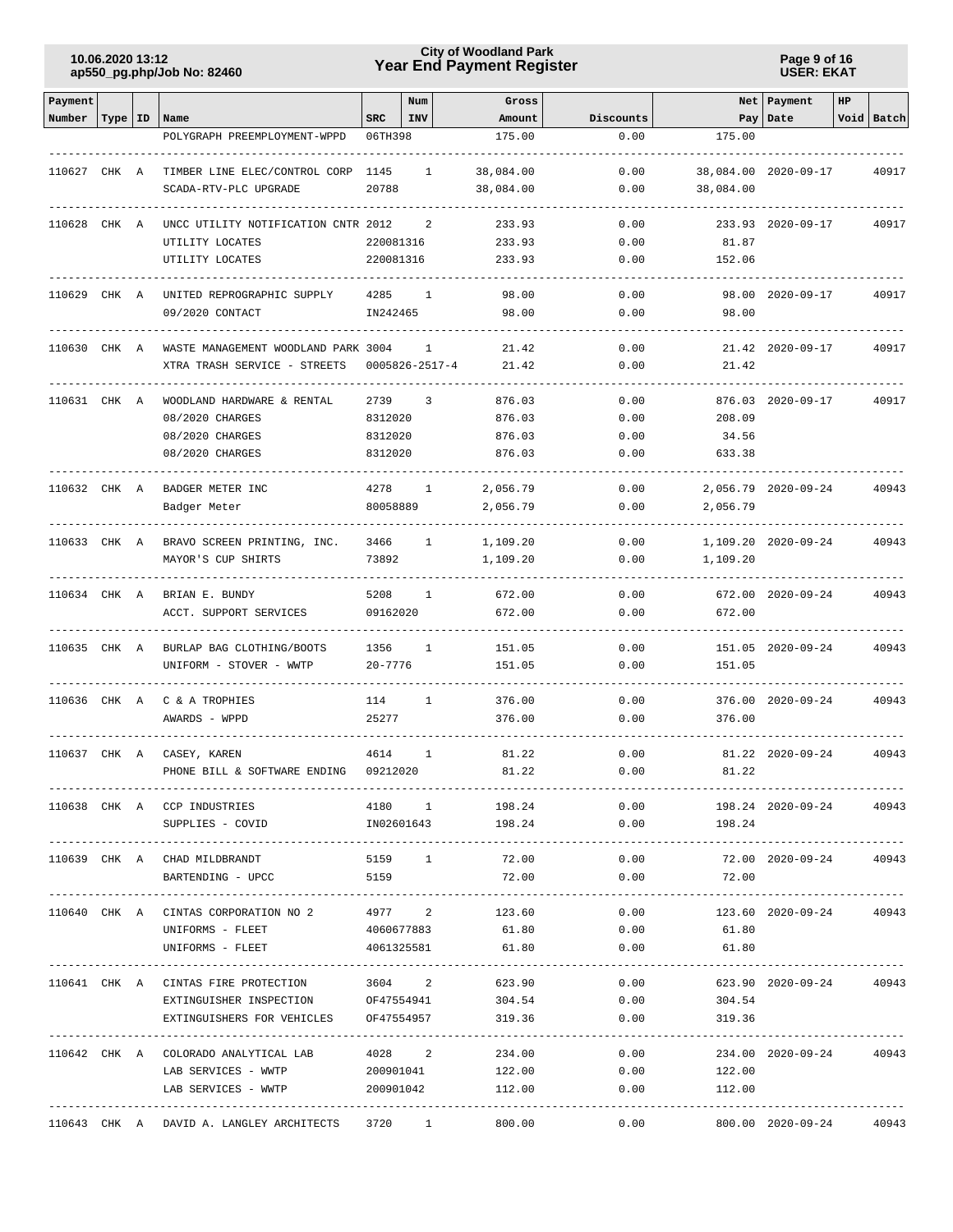## **Year End Payment Register City of Woodland Park 10.06.2020 13:12**

**Page 10 of 16 USER: EKAT**

| Payment            |  |                                                                                                            |                 | Num            | Gross                |                            |                                  | Net Payment             | HP |            |
|--------------------|--|------------------------------------------------------------------------------------------------------------|-----------------|----------------|----------------------|----------------------------|----------------------------------|-------------------------|----|------------|
| Number   Type   ID |  | Name                                                                                                       | SRC             | INV            | Amount               | Discounts                  |                                  | Pay Date                |    | Void Batch |
|                    |  | HPC POSTER                                                                                                 | $20 - 26 - 089$ |                | 800.00               | 0.00                       | 800.00                           |                         |    |            |
|                    |  |                                                                                                            |                 |                |                      |                            |                                  |                         |    |            |
|                    |  | 110644 CHK A DIVIDE ASPHALT AND DRIVEWAY SE 5229 3                                                         |                 |                | 99,293.05            | 0.00                       |                                  | 99,293.05 2020-09-24    |    | 40943      |
|                    |  | TRAILHEAD PARKING LOT PROJECT 20431                                                                        |                 |                | 18,928.75            | 0.00                       | 18,928.75                        |                         |    |            |
|                    |  | BIKE TRAIL PROJECT                                                                                         | 20433           |                | 61,977.05            | 0.00                       | 61,977.05                        |                         |    |            |
|                    |  | CITY HALL - CHURCH PROJECT                                                                                 | 20437           |                | 18,387.25            | 0.00                       | 18,387.25                        |                         |    |            |
|                    |  |                                                                                                            |                 |                |                      |                            |                                  |                         |    |            |
| 110645 CHK A       |  | DOCUMART COPIES & PRINTING                                                                                 | 3252            | $\overline{a}$ | 348.15               | 0.00                       |                                  | 348.15 2020-09-24       |    | 40943      |
|                    |  | UTILITY DOOR HANGER NOTICES 363942                                                                         |                 |                | 348.15               | 0.00                       | 121.85                           |                         |    |            |
|                    |  | UTILITY DOOR HANGER NOTICES                                                                                | 363942          |                | 348.15               | 0.00                       | 226.30                           |                         |    |            |
|                    |  |                                                                                                            |                 |                |                      |                            |                                  |                         |    |            |
|                    |  | 110646 CHK A GLASER STEEL                                                                                  | 2440            | $\mathbf{1}$   | 37.28                | 0.00                       |                                  | 37.28 2020-09-24        |    | 40943      |
|                    |  | STEEL CUTS - FLEET                                                                                         | 68231           |                | 37.28                | 0.00                       | 37.28                            |                         |    |            |
|                    |  |                                                                                                            |                 |                |                      |                            |                                  |                         |    |            |
| 110647 CHK A       |  | GRAINGER INC.                                                                                              | 282             | 7              | 1,426.06             | 0.00                       |                                  | 1,426.06 2020-09-24     |    | 40943      |
|                    |  | SUPPLIES - WTP                                                                                             |                 | 9632559390     | 1,042.40             | 0.00                       | 1,042.40                         |                         |    |            |
|                    |  | PARTS - WWTP                                                                                               |                 | 9633913083     | 124.50               | 0.00                       | 124.50                           |                         |    |            |
|                    |  | SUPPLIES - VEH #58                                                                                         |                 | 9635899256     | 35.83                | 0.00                       | 35.83                            |                         |    |            |
|                    |  | CUTTER - FLEET                                                                                             |                 | 9638835612     | 44.97                | 0.00                       | 44.97                            |                         |    |            |
|                    |  | SUPPLIES - WWTP                                                                                            |                 | 9641047866     | 30.90                | 0.00                       | 30.90                            |                         |    |            |
|                    |  | SUPPLIES - WWTP                                                                                            |                 | 9642127626     | 76.46                | 0.00                       | 76.46                            |                         |    |            |
|                    |  | FLAG - WWTP                                                                                                |                 | 9647219923     | 71.00                | 0.00                       | 71.00                            |                         |    |            |
|                    |  |                                                                                                            |                 |                |                      |                            |                                  |                         |    |            |
|                    |  | 110648 CHK A HUB INTERNATIONAL INSURANCE SV 4441 1                                                         |                 |                | 6,000.00             |                            | 0.00                             | 6,000.00 2020-09-24     |    | 40943      |
|                    |  | 4TH Q INSTALLMENT                                                                                          |                 | 1684091        | 6,000.00             | 0.00                       | 6,000.00                         |                         |    |            |
|                    |  | 110649 CHK A JACK'S TIRE & OIL MANAGEMENT C 5215 1                                                         |                 |                | 238.00               | 0.00                       |                                  | 238.00 2020-09-24       |    | 40943      |
|                    |  | REPAIR - CAT LOADER - STREETS 882127-88                                                                    |                 |                | 238.00               | 0.00                       | 238.00                           |                         |    |            |
|                    |  |                                                                                                            |                 |                |                      |                            |                                  |                         |    |            |
| 110650 CHK A       |  | JDS - HYDRO CONSULTANTS, INC. 2894 1                                                                       |                 |                | 3,106.25             | 0.00                       |                                  | 3,106.25 2020-09-24     |    | 40943      |
|                    |  | SUNNYWOODL PUMP STATION                                                                                    |                 | 10916-17       | 3,106.25             | 0.00                       | 3,106.25                         |                         |    |            |
|                    |  |                                                                                                            |                 |                |                      |                            |                                  |                         |    |            |
| 110651 CHK A       |  | KROGER-KING SOOPERS CUST CHGS 145 1                                                                        |                 |                | 7.81                 | 0.00                       |                                  | 7.81 2020-09-24         |    | 40943      |
|                    |  | SUPPLIES                                                                                                   | 91220           |                | 7.81                 | 0.00                       | 7.81                             |                         |    |            |
|                    |  |                                                                                                            |                 |                |                      |                            |                                  |                         |    |            |
| 110652 CHK A       |  | KUBWATER RESOURCES INC                                                                                     | 4643            | $\mathbf{1}$   | 3,245.21             | 0.00                       |                                  | 3,245.21 2020-09-24     |    | 40943      |
|                    |  | COMPOST SUPPLIES                                                                                           | 09786           |                | 3,245.21             | 0.00                       | 3,245.21                         |                         |    |            |
|                    |  |                                                                                                            |                 |                |                      |                            |                                  |                         |    |            |
|                    |  | 110653 CHK A L.N. CURTIS & SONS                                                                            |                 | 5123 1         | 54.65                | 0.00                       |                                  | 54.65 2020-09-24 40943  |    |            |
|                    |  | UNIFORM - WPPD                                                                                             | INV420789       |                | 54.65                | 0.00                       | 54.65                            |                         |    |            |
|                    |  |                                                                                                            |                 |                |                      |                            |                                  |                         |    |            |
|                    |  | 110654 CHK A LAWSON PRODUCTS, INC.                                                                         |                 |                | 2935 2 14,556.01     |                            | $0.00$ 14,556.01 2020-09-24      |                         |    | 40943      |
|                    |  | FACE MASKS-PW-COVID                                                                                        |                 |                | 9307851151 15,033.04 |                            | $0.00$ 15,033.04                 |                         |    |            |
|                    |  | CREDIT                                                                                                     |                 |                | 9600094239 477.03-   | 0.00<br>------------------ | $477.03-$                        |                         |    |            |
|                    |  |                                                                                                            |                 |                |                      | 0.00                       | 1,318.79  2020-09-24  40943      |                         |    |            |
|                    |  | 110655 CHK A LEWAN & ASSOCIATES, INC. 398 1 1,318.79<br>0.00 09/2020-10-2020 USAGE 1N1127930 1,318.79 0.00 |                 |                |                      |                            | 1,318.79                         |                         |    |            |
|                    |  |                                                                                                            |                 |                |                      |                            |                                  |                         |    |            |
|                    |  | 110656 CHK A MCCANDLESS TRUCK CENTER LLC 2792 1                                                            |                 |                | 134.74               | 0.00                       |                                  | 134.74 2020-09-24 40943 |    |            |
|                    |  | REPAIR VEH #41                                                                                             |                 |                | P103068211:01 134.74 | 0.00                       | 134.74                           |                         |    |            |
|                    |  |                                                                                                            |                 |                |                      |                            |                                  |                         |    |            |
|                    |  | 110657 CHK A MCDANIEL, KANDY                                                                               |                 | 4750 1         | 109.94               |                            | 0.00                             | 109.94 2020-09-24 40943 |    |            |
|                    |  | GIFT CARD REIMBURSEMENT 91720 109.94                                                                       |                 |                |                      |                            | $0.00$ 109.94                    |                         |    |            |
|                    |  |                                                                                                            |                 |                |                      |                            |                                  |                         |    |            |
|                    |  | 110658 CHK A MERRY JO LARSEN                                                                               |                 |                | $1 \t 1 \t 1,200.00$ |                            | $0.00$ 1,200.00 2020-09-24 40943 |                         |    |            |
|                    |  | CEMETERY PLOT REFUND                                                                                       |                 |                | 09152020A 1,200.00   | 0.00                       | 1,200.00                         |                         |    |            |
|                    |  |                                                                                                            |                 |                |                      |                            |                                  |                         |    |            |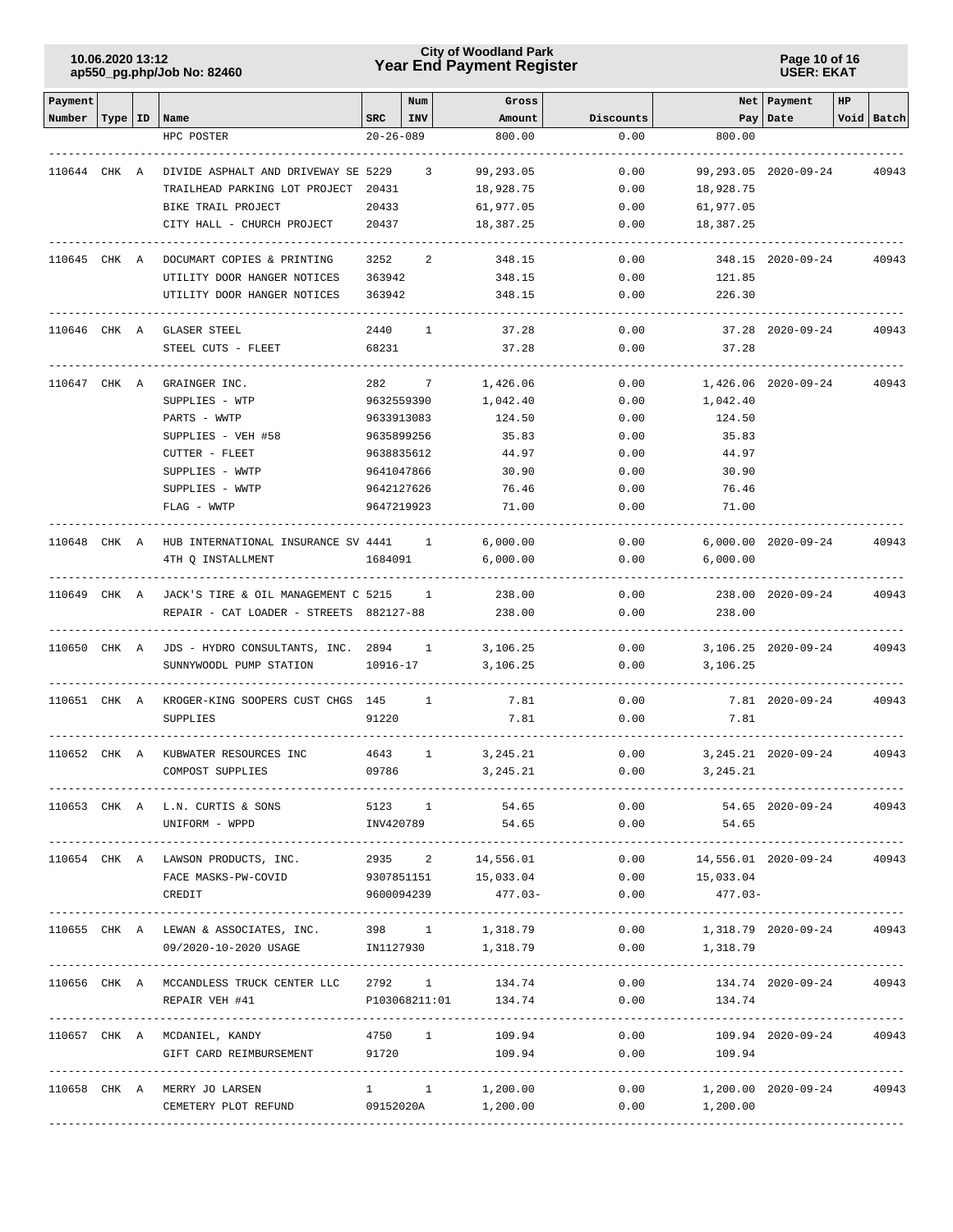## **Year End Payment Register City of Woodland Park 10.06.2020 13:12**

**Page 11 of 16 USER: EKAT**

| Payment      |           |              |                                                         |                  | Num          | Gross            |                                   |                     | Net Payment             | $_{\rm HP}$ |            |
|--------------|-----------|--------------|---------------------------------------------------------|------------------|--------------|------------------|-----------------------------------|---------------------|-------------------------|-------------|------------|
| Number       | Type   ID |              | Name                                                    | <b>SRC</b>       | <b>INV</b>   | Amount           | Discounts                         |                     | Pay   Date              |             | Void Batch |
| 110659       | CHK       | $\mathbb{A}$ | VAL CARR                                                | $\mathbf{1}$     | $\mathbf{1}$ | 37.57            | 0.00                              |                     | 37.57 2020-09-24        |             | 40943      |
|              |           |              | REIMBURSEMENT-WIRELESS MOUSE                            | 112-818          |              | 37.57            | 0.00                              | 37.57               |                         |             |            |
| 110660 CHK A |           |              | ROBERT ZULUAGA                                          | Т.               | 1            | 27.00            | 0.00                              |                     | 27.00 2020-09-24        |             | 40943      |
|              |           |              | REIMBURSEMENT TRAINING                                  | 17634814         |              | 27.00            | 0.00                              | 27.00               |                         |             |            |
|              |           |              |                                                         |                  |              |                  |                                   |                     |                         |             |            |
| 110661 CHK A |           |              | AMERICAN CRAFTSMAN HOMES                                | $\mathbf{1}$     | 1            | 10.74            | 0.00                              |                     | 10.74 2020-09-24        |             | 40943      |
|              |           |              | UTILITY REFUND                                          | 6019.01          |              | 10.74            | 0.00                              | 10.74               |                         |             |            |
| 110662 CHK A |           |              | KATRINA WIDAU                                           | $\mathbf{1}$     | 1            | 120.00           | 0.00                              |                     | 120.00 2020-09-24       |             | 40943      |
|              |           |              | REFUND OVERPAYMENT-20TR403                              | 9162020          |              | 120.00           | 0.00                              | 120.00              |                         |             |            |
|              |           |              |                                                         |                  |              |                  |                                   |                     |                         |             |            |
| 110663 CHK A |           |              | MUTUAL OF OMAHA INSURANCE COMP 5128                     |                  | 1            | 3,850.75         | 0.00                              |                     | 3,850.75 2020-09-24     |             | 40943      |
|              |           |              | $10/2020$ STD, LTD, & LIFE                              | 001124150599     |              | 3,850.75         | 0.00                              | 3,850.75            |                         |             |            |
|              |           |              |                                                         |                  |              |                  |                                   |                     |                         |             |            |
| 110664 CHK A |           |              | NORTHSTAR CHEMICAL CO. INC.<br>CUSTODIAL SUPPLIES - B&G | 2569<br>7859     | 1            | 179.17<br>179.17 | 0.00<br>0.00                      | 179.17              | 179.17 2020-09-24       |             | 40943      |
|              |           |              |                                                         |                  |              |                  |                                   |                     |                         |             |            |
| 110665 CHK A |           |              | PAVEMENT REPAIR & SUPPLIES INC 3202                     |                  | 1            | 863.00           | 0.00                              |                     | 863.00 2020-09-24       |             | 40943      |
|              |           |              | PAVEMENT REPAIR                                         | 2020-641         |              | 863.00           | 0.00                              | 863.00              |                         |             |            |
|              |           |              |                                                         |                  |              |                  |                                   |                     |                         |             |            |
| 110666 CHK A |           |              | PIKES PEAK TELEVISION, INC                              | 4663             | 1            | 1,140.00         | 0.00                              |                     | 1,140.00 2020-09-24     |             | 40943      |
|              |           |              | 09/2020 SUMMER CAMPAIGN                                 | 527796-3         |              | 1,140.00         | 0.00                              | 1,140.00            |                         |             |            |
| 110667 CHK A |           |              | SAFETY-KLEEN SYSTEMS, INC.                              | 555              | 1            | 251.55           | 0.00                              |                     | 251.55 2020-09-24       |             | 40943      |
|              |           |              | SOLVENT SERVICE                                         | 84139177         |              | 251.55           | 0.00                              | 251.55              |                         |             |            |
|              |           |              |                                                         |                  |              |                  |                                   |                     |                         |             |            |
| 110668 CHK A |           |              | SCHMIDT CONSTRUCTION                                    | 559              | $\mathbf{1}$ | 465.50           | 0.00                              |                     | 465.50 2020-09-24       |             | 40943      |
|              |           |              | ASPHALT - STREETS                                       | 2536176          |              | 465.50           | 0.00                              | 465.50              |                         |             |            |
| 110669 CHK A |           |              | SGS ACCUTEST INC.                                       | 4859             | 1            | 217.50           | 0.00                              |                     | 217.50 2020-09-24       |             | 40943      |
|              |           |              | 08/2020 WATER QUALITY TEST                              | 52160121652      |              | 217.50           | 0.00                              | 217.50              |                         |             |            |
|              |           |              |                                                         |                  |              |                  |                                   |                     |                         |             |            |
| 110670       | CHK A     |              | SOLITUDE LAKE MANAGEMENT                                | 5073             | 1            | 396.40           | 0.00                              |                     | 396.40 2020-09-24       |             | 40943      |
|              |           |              | 09/2020 POND MANAGEMENT                                 | PI-A00471588     |              | 396.40           | 0.00                              | 396.40              |                         |             |            |
| 110671 CHK A |           |              | TELLER COUNTY WASTE                                     | 4158             | 4            | 612.50           | 0.00                              |                     | 612.50 2020-09-24       |             | 40943      |
|              |           |              | 09/2020 TRASH SERVICE                                   | 092020           |              | 612.50           | 0.00                              | 96.75               |                         |             |            |
|              |           |              | 09/2020 TRASH SERVICE                                   | 092020           |              | 612.50           | 0.00                              | 39.00               |                         |             |            |
|              |           |              | 09/2020 TRASH SERVICE 092020                            |                  |              | 612.50           | 0.00                              | 13.75               |                         |             |            |
|              |           |              | 09/2020 TRASH SERVICE                                   | 092020           |              | 612.50           | 0.00                              | 463.00              |                         |             |            |
|              |           |              |                                                         |                  |              |                  |                                   |                     |                         |             |            |
|              |           |              | 110672 CHK A UPS STORE #1374                            | 416 2            |              | 138.23           | 0.00                              |                     | 138.23 2020-09-24 40943 |             |            |
|              |           |              | 04/2020 CHARGES<br>04/2020 CHARGES                      | 40420A<br>40420A |              | 138.23<br>138.23 | 0.00<br>0.00                      | 47.93<br>90.30      |                         |             |            |
|              |           |              |                                                         |                  |              |                  |                                   |                     |                         |             |            |
|              |           |              | 110673 CHK A USA BLUEBOOK                               |                  |              | 1779 3<br>968.12 |                                   | 0.00                | 968.12 2020-09-24 40943 |             |            |
|              |           |              | EXAM PREP/VALVE CHECK -WTP 338943 270.64                |                  |              |                  |                                   | 0.00<br>270.64      |                         |             |            |
|              |           |              | LAB SUPPLIES - WWTP 341776                              |                  |              | 101.01           | 0.00                              | 101.01              |                         |             |            |
|              |           |              | ELECTRODE - WWTP                                        | 348158           |              | 596.47           | 0.00                              | 596.47              |                         |             |            |
|              |           |              | 110674 CHK A VSP-VISION SERVICE PLAN                    | 664 1            |              | 849.39           | 0.00                              | ------------------- | 849.39 2020-09-24 40943 |             |            |
|              |           |              | 10/2020 VISION                                          | 09182020         |              | 849.39           | 0.00                              | 849.39              |                         |             |            |
|              |           |              |                                                         |                  |              |                  | --------------------------------- |                     |                         |             |            |
|              |           |              | 110675 CHK A WALMART COMMUNITY                          |                  |              | 668 3 623.09     |                                   | 0.00                | 623.09 2020-09-24 40943 |             |            |
|              |           |              | 08/2020 CHARGES                                         | 91620            |              | 623.09           | 0.00                              | 59.65               |                         |             |            |
|              |           |              | 08/2020 CHARGES                                         | 91620            |              | 623.09           | 0.00                              | 32.12               |                         |             |            |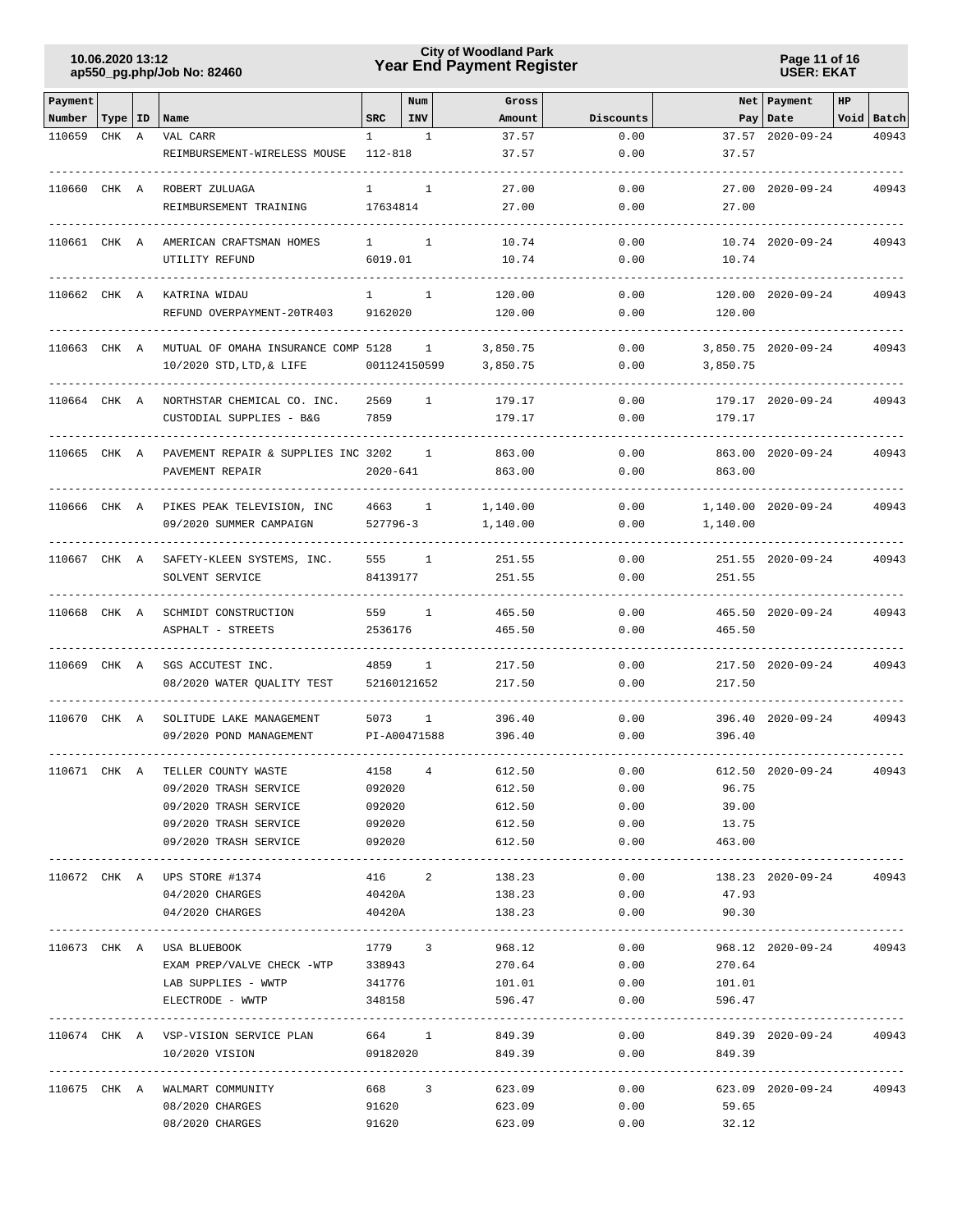## **Year End Payment Register City of Woodland Park 10.06.2020 13:12**

**Page 12 of 16 USER: EKAT**

| Payment                   |            |                              |                                                  |              | Num            | Gross                |                                                             |            | Net   Payment                              | HP |                |
|---------------------------|------------|------------------------------|--------------------------------------------------|--------------|----------------|----------------------|-------------------------------------------------------------|------------|--------------------------------------------|----|----------------|
| Number   Type   ID   Name |            |                              |                                                  | <b>SRC</b>   | INV            | Amount               | Discounts                                                   |            | Pay   Date                                 |    | Void Batch     |
|                           |            |                              | 08/2020 CHARGES                                  | 91620        |                | 623.09               | 0.00                                                        | 531.32     |                                            |    |                |
|                           |            |                              |                                                  |              |                |                      |                                                             |            |                                            |    |                |
|                           |            |                              | 110676 CHK A WASTE MANAGEMENT WOODLAND PARK 3004 |              |                | 1 227.36             | 0.00                                                        |            | 227.36 2020-09-24                          |    | 40943          |
|                           |            |                              | 09/2020 TRASH SERVICE                            |              | 0681008-2517-0 | 227.36               | 0.00                                                        | 227.36     |                                            |    |                |
|                           |            |                              |                                                  |              |                |                      |                                                             |            |                                            |    |                |
|                           |            |                              | 110677 CHK A WAXIE SANITARY SUPPLY               | 4189 1       |                | 351.36               | 0.00                                                        |            | 351.36 2020-09-24                          |    | 40943          |
|                           |            |                              | CUSTODIAL SUPPLIES - B&G                         | 79456381     |                | 351.36               | 0.00                                                        | 351.36     |                                            |    |                |
|                           |            |                              |                                                  |              |                |                      |                                                             |            |                                            |    |                |
| 110678 CHK A              |            |                              | WOODLAND PARK CHAMBER COMMERCE 688 1             |              |                | 8,563.75             | 0.00                                                        |            | 8,563.75 2020-09-24                        |    | 40943          |
|                           |            |                              | 3RD Q VISITOR CENTER CONTRACT 22892              |              |                | 8,563.75             | 0.00                                                        | 8,563.75   |                                            |    |                |
|                           |            |                              |                                                  |              |                |                      |                                                             |            |                                            |    |                |
| 110679 CHK P              |            |                              | PARK STATE BANK & TRUST                          |              | 487 1          | 2,845.49             | 0.00                                                        |            | 2,845.49 2020-09-25                        |    | 40948          |
|                           |            |                              | HSA EE Con:1697:264:09/19/20 1697:60             |              |                | 2,845.49             | 0.00                                                        | 2,845.49   |                                            |    |                |
|                           |            |                              |                                                  |              |                |                      |                                                             |            |                                            |    |                |
|                           |            |                              | REGISTER TOTALS Checks: 183 Voids: 0             |              | 273            | 594,127.91           | 0.00                                                        | 594,127.91 |                                            |    |                |
|                           |            |                              | For Bank Account: 99                             |              |                |                      | VECTRA BANK COLORADO/PAYROLL PAYROLL ACCOUNT (719) 687-9246 |            |                                            |    |                |
|                           |            |                              |                                                  |              |                |                      |                                                             |            |                                            |    |                |
| 18634                     | CHK P      |                              | KAREN L CASEY-SVETICH                            | 1505         | $\mathbf{1}$   | 12,188.81            | 4,428.06                                                    |            | 7,760.75 2020-09-01                        |    | 40821          |
| 18635                     | CHK        | $\mathbb{P}$                 | JOHNAVON J ALLISON                               | 1258         | $\mathbf{1}$   | 54.00                | 4.14                                                        |            | 49.86 2020-09-11                           |    | 40877          |
| 18636                     | CHK        | $\mathbb{P}$                 | <b>JANEL CAVILEE</b>                             | 1506         | $\mathbf{1}$   | 1,284.92             | 211.06                                                      |            | 1,073.86 2020-09-11                        |    | 40877          |
| 18637                     | CHK        | $\mathbb{P}$                 | DAVID MCCORMICK                                  | 5043         | 1              | 1,909.06             | 449.72                                                      |            | 1,459.34 2020-09-11                        |    | 40877          |
| 18638                     | CHK        | $\mathbb{P}$                 | JOEL SMITH                                       | 7206         | 1              | 1,230.00             | 229.87                                                      |            | 1,000.13 2020-09-11                        |    | 40877          |
| 45070                     | NOD        | $\mathbb{P}$                 | NINA B ALLMOND                                   | 3306         | 1              | 2,059.77             | 701.39                                                      |            | 1,358.38 2020-09-11                        |    | 40877          |
| 45071                     | NOD        | $\mathbf P$                  | RUSTY L ANTHONY                                  | 1275         | 1              | 2,561.84             | 941.20                                                      |            | 1,620.64 2020-09-11                        |    | 40877          |
| 45072                     | NOD        | $\mathbf P$                  | RICHARD L AVERY IV                               | 1293         | 1              | 2,670.20             | 585.92                                                      |            | 2,084.28 2020-09-11                        |    | 40877          |
| 45073                     | NOD        | $\mathbb{P}$                 | <b>JUSTIN R BAADE</b>                            | 1300         | 1              | 1,272.60             | 359.08                                                      |            | 913.52 2020-09-11                          |    | 40877          |
| 45074<br>45075            | NOD        | $\mathbb{P}$<br>$\mathbb{P}$ | SARA R BAIRD                                     | 1331         | 1              | 1,547.17             | 462.86                                                      |            | 1,084.31 2020-09-11                        |    | 40877<br>40877 |
| 45076                     | NOD        |                              | NADA BAKER                                       | 1332         | 1              | 1,651.20             | 467.01                                                      |            | 1,184.19 2020-09-11<br>1,322.38 2020-09-11 |    | 40877          |
| 45077                     | NOD<br>NOD | $\mathbf P$<br>$\mathbb{P}$  | JEREMY M BARNES<br>ROBERT L BRAATZ JR            | 1335<br>1421 | 1<br>1         | 2,192.00<br>1,819.26 | 869.62<br>577.66                                            |            | 1,241.60 2020-09-11                        |    | 40877          |
| 45078                     | NOD        | $\mathbf P$                  | TIMOTHY S BRADLEY                                | 1425         | 1              | 2,516.66             | 593.85                                                      |            | 1,922.81 2020-09-11                        |    | 40877          |
| 45079                     | NOD        | $\mathbb{P}$                 | KAITLYN K BROWN                                  | 5018         | 1              | 84.88                | 6.49                                                        |            | 78.39 2020-09-11                           |    | 40877          |
| 45080                     | NOD        | $\mathbf P$                  | ROBYN BROWN                                      | 1452         | $\mathbf{1}$   | 3,577.55             | 1,648.13                                                    |            | 1,929.42 2020-09-11                        |    | 40877          |
| 45081                     | NOD        | $\mathbb{P}$                 | JUDITH A BUNDY                                   | 1473         | $\mathbf{1}$   | 1,752.22             | 589.58                                                      |            | 1,162.64 2020-09-11                        |    | 40877          |
| 45082                     | NOD        | $\mathbb{P}$                 | DAVID J BURGESS                                  | 1472         | 1              | 1,930.29             | 589.36                                                      |            | 1,340.93 2020-09-11                        |    | 40877          |
| 45083                     | NOD        | $\mathbf P$                  | KAREN BURSACK                                    | 1467         | $\mathbf{1}$   | 618.40               | 121.38                                                      |            | 497.02 2020-09-11                          |    | 40877          |
| 45084                     | NOD        | $\mathbb{P}$                 | <b>JASON Z CALDWELL</b>                          | 1495         | $\mathbf{1}$   | 1,701.77             | 519.09                                                      |            | 1,182.68 2020-09-11                        |    | 40877          |
| 45085                     | NOD        | $\mathbf P$                  | HEATH CARGILL                                    | 1504         | 1              | 1,547.17             | 339.82                                                      | 1,207.35   | $2020 - 09 - 11$                           |    | 40877          |
| 45086                     | NOD        | $\, {\bf P}$                 | KENNETH J CASE                                   | 1502         | 1              | 2,343.00             | 1,393.90                                                    |            | 949.10 2020-09-11                          |    | 40877          |
| 45087                     | NOD        | $\, {\bf P}$                 | AYDEN J COLLINGE                                 | 1543         | $\mathbf{1}$   | 69.00                | 5.28                                                        |            | 63.72 2020-09-11                           |    | 40877          |
| 45088                     | NOD        | $\mathbb P$                  | KARLA K COLLINS                                  | 1533         | $\mathbf{1}$   | 1,616.50             | 363.52                                                      |            | 1,252.98 2020-09-11                        |    | 40877          |
| 45089                     | NOD        | $\mathbb P$                  | CHRISTY CORNELL                                  | 1542         | $\mathbf{1}$   | 126.00               | 11.65                                                       |            | 114.35 2020-09-11                          |    | 40877          |
| 45090                     | NOD        | $\, {\bf P}$                 | MICHAEL CORNELL                                  | 1541         | $\mathbf{1}$   | 1,399.13             | 371.50                                                      |            | 1,027.63 2020-09-11                        |    | 40877          |
| 45091                     | NOD        | $\mathbb P$                  | HOPE A COUCH                                     | 1524         | $\mathbf{1}$   | 2,807.54             | 667.01                                                      |            | 2,140.53 2020-09-11                        |    | 40877          |
| 45092                     | NOD        | $\, {\bf P}$                 | DENA M CURRIN                                    | 1598         | $\mathbf{1}$   | 2,441.30             | 1,010.51                                                    |            | 1,430.79 2020-09-11                        |    | 40877          |
| 45093                     | NOD        | $\mathbf{P}$                 | MAXIMILIAN G DALTON                              | 1978         | $\mathbf{1}$   | 1,644.01             | 445.00                                                      |            | 1,199.01 2020-09-11                        |    | 40877          |
| 45094                     | NOD        | $\, {\bf P}$                 | CHARLES DAVIS                                    | 1979         | 1              | 15.00                | 1.14                                                        |            | 13.86 2020-09-11                           |    | 40877          |
| 45095                     | NOD        | $\mathbb P$                  | MILES J DE YOUNG                                 | 2010         | $\mathbf{1}$   | 4,221.15             | 1,384.69                                                    |            | 2,836.46 2020-09-11                        |    | 40877          |
| 45096                     | NOD        | $\mathbb P$                  | MANOLO DEJESUS                                   | 2011         | $\mathbf{1}$   | 1,811.20             | 380.76                                                      |            | 1,430.44 2020-09-11                        |    | 40877          |
| 45097                     | NOD        | $\mathbb P$                  | BRUCE L DERINGTON                                | 2025         | $\mathbf{1}$   | 2,262.14             | 583.21                                                      |            | 1,678.93 2020-09-11                        |    | 40877          |
| 45098                     | NOD        | $\mathbb P$                  | TARYN DIMARITI                                   | 2056         | $\mathbf{1}$   | 1,555.42             | 373.62                                                      |            | 1,181.80 2020-09-11                        |    | 40877          |
| 45099                     | NOD        | $\, {\bf P}$                 | TINA M EDWARDS                                   | 2184         | $\mathbf{1}$   | 2,663.95             | 869.80                                                      |            | 1,794.15 2020-09-11                        |    | 40877          |
| 45100                     | NOD        | $\, {\bf P}$                 | LUCAS J ELLSWORTH                                | 2194         | $\mathbf{1}$   | 1,587.14             | 512.63                                                      |            | 1,074.51 2020-09-11                        |    | 40877          |
| 45101                     | NOD        | $\, {\bf P}$                 | NICOLE S EVANS                                   | 2465         | $\mathbf{1}$   | 1,365.71             | 433.12                                                      |            | 932.59 2020-09-11                          |    | 40877          |
| 45102                     | NOD        | $\, {\bf P}$                 | SHANNON D EVERHART                               | 2470         | $\mathbf{1}$   | 2,574.64             | 528.63                                                      |            | 2,046.01 2020-09-11                        |    | 40877          |
| 45103                     | NOD        | $\mathbf P$                  | ROBERT FELTS                                     | 2536         | $\mathbf{1}$   | 2,638.06             | 830.81                                                      |            | 1,807.25 2020-09-11                        |    | 40877          |
| 45104                     | $\rm NOD$  | $\, {\bf P}$                 | CHAD FORSETT                                     | 2667         | $\mathbf{1}$   | 1,680.00             | 448.91                                                      |            | 1,231.09 2020-09-11                        |    | 40877          |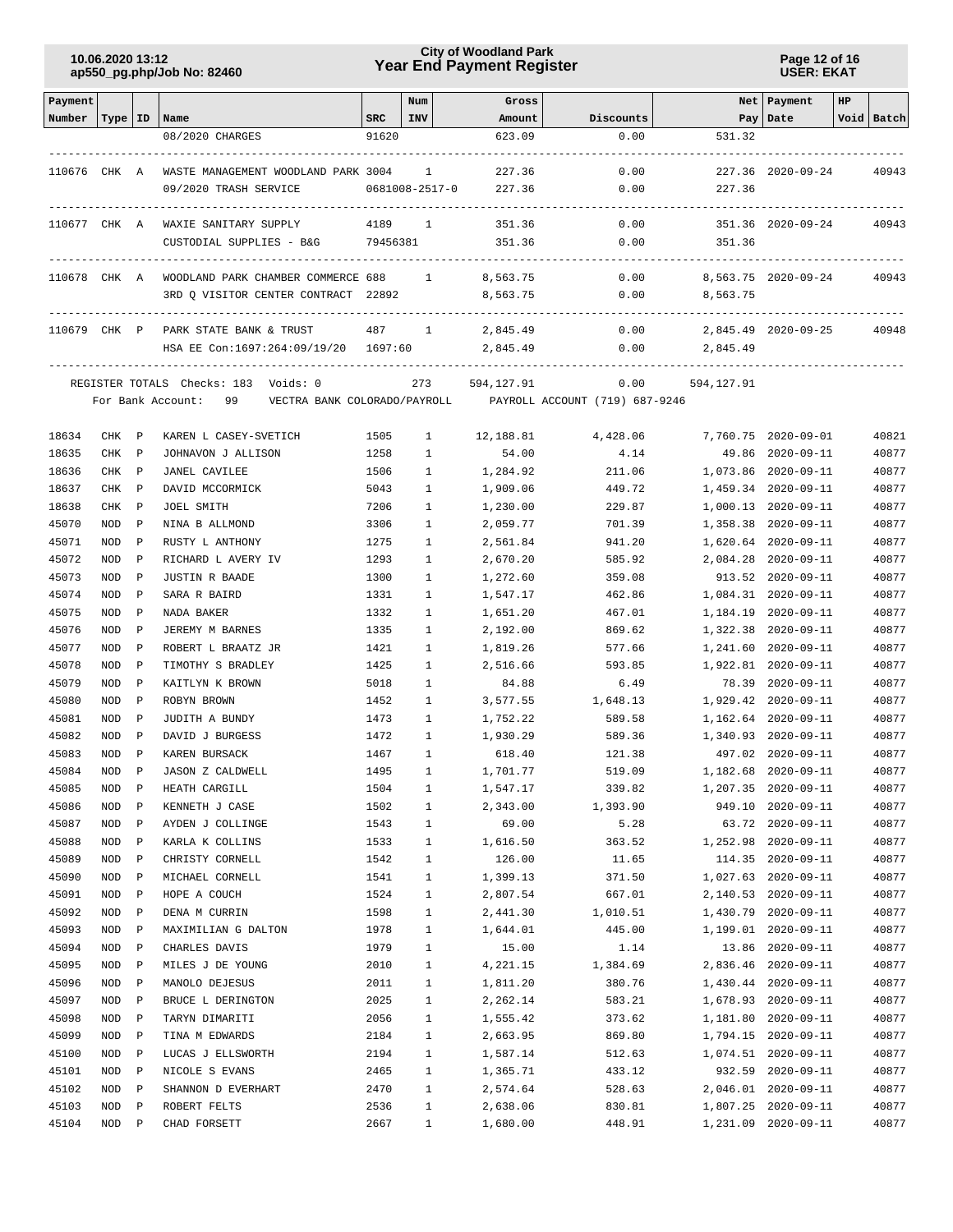## **Year End Payment Register City of Woodland Park 10.06.2020 13:12**

#### **Page 13 of 16 USER: EKAT**

| Payment        |                          |                              |                                        |              | Num                          | Gross                |                    | Net                  | Payment                              | HP |                |
|----------------|--------------------------|------------------------------|----------------------------------------|--------------|------------------------------|----------------------|--------------------|----------------------|--------------------------------------|----|----------------|
| Number         | Type                     | ID                           | Name                                   | <b>SRC</b>   | INV                          | Amount               | Discounts          | Pay                  | Date                                 |    | Void Batch     |
| 45105          | <b>NOD</b>               | $\, {\bf P}$                 | RYAN J GALBREATH                       | 2989         | $\mathbf{1}$                 | 2,165.09             | 492.51             | 1,672.58             | $2020 - 09 - 11$                     |    | 40877          |
| 45106          | <b>NOD</b>               | $\, {\bf P}$                 | BARRY GAMBLIN                          | 3001         | $\mathbf{1}$                 | 601.25               | 84.35              | 516.90               | $2020 - 09 - 11$                     |    | 40877          |
| 45107          | <b>NOD</b>               | $\, {\bf P}$                 | GEFFREY V GIDDENS                      | 3025         | $\mathbf{1}$                 | 1,276.25             | 306.95             | 969.30               | $2020 - 09 - 11$                     |    | 40877          |
| 45108          | <b>NOD</b>               | $\, {\bf P}$                 | ESPERANZA GIPSON                       | 3067         | $\mathbf{1}$                 | 36.00                | 2.76               | 33.24                | $2020 - 09 - 11$                     |    | 40877          |
| 45109          | <b>NOD</b>               | $\, {\bf P}$                 | MICHAEL K GREEDER                      | 3092         | $\mathbf{1}$                 | 10,233.06            | 3,196.37           | 7,036.69             | $2020 - 09 - 11$                     |    | 40877          |
| 45110          | <b>NOD</b>               | $\, {\bf P}$                 | ANDREW HEINTZELMAN                     | 3367         | $\mathbf{1}$                 | 1,547.17             | 493.29             | 1,053.88             | $2020 - 09 - 11$                     |    | 40877          |
| 45111          | <b>NOD</b>               | $\, {\bf P}$                 | BRENT HERRICK                          | 3374         | $\mathbf{1}$                 | 2,195.11             | 808.87             | 1,386.24             | $2020 - 09 - 11$                     |    | 40877          |
| 45112          | <b>NOD</b>               | $\, {\bf P}$                 | STELLA D HILBERT                       | 3398         | $\mathbf{1}$                 | 426.00               | 76.57              | 349.43               | $2020 - 09 - 11$                     |    | 40877          |
| 45113<br>45114 | <b>NOD</b>               | $\, {\bf P}$                 | BEVERLY A HODGES<br>RYAN P HOLZWARTH   | 4425<br>3434 | $\mathbf{1}$<br>$\mathbf{1}$ | 1,896.36             | 565.61             | 1,330.75             | $2020 - 09 - 11$                     |    | 40877<br>40877 |
| 45115          | <b>NOD</b><br><b>NOD</b> | $\, {\bf P}$<br>$\, {\bf P}$ | CHRISTINE A HUBER                      | 3600         | $\mathbf{1}$                 | 3,248.86<br>1,579.60 | 1,205.14<br>499.56 | 2,043.72<br>1,080.04 | $2020 - 09 - 11$<br>$2020 - 09 - 11$ |    | 40877          |
| 45116          | <b>NOD</b>               | $\, {\bf P}$                 | DOROTHY E HUBER                        | 3601         | $\mathbf{1}$                 | 2,670.20             | 1,100.75           | 1,569.45             | $2020 - 09 - 11$                     |    | 40877          |
| 45117          | <b>NOD</b>               | $\, {\bf P}$                 | LISA A IVEY                            | 3805         | $\mathbf{1}$                 | 1,701.94             | 376.00             | 1,325.94             | $2020 - 09 - 11$                     |    | 40877          |
| 45118          | <b>NOD</b>               | $\, {\bf P}$                 | MARY J JACKSON                         | 3897         | $\mathbf{1}$                 | 1,015.32             | 296.28             | 719.04               | $2020 - 09 - 11$                     |    | 40877          |
| 45119          | <b>NOD</b>               | $\, {\bf P}$                 | AMY K JACOB                            | 3885         | $\mathbf{1}$                 | 2,203.06             | 839.29             | 1,363.77             | $2020 - 09 - 11$                     |    | 40877          |
| 45120          | <b>NOD</b>               | $\, {\bf P}$                 | GRACE JOHNSON                          | 3969         | $\mathbf{1}$                 | 1,516.36             | 374.69             | 1,141.67             | $2020 - 09 - 11$                     |    | 40877          |
| 45121          | <b>NOD</b>               | $\mathbf P$                  | EMILY KATSIMPALIS                      | 3989         | $\mathbf{1}$                 | 3,466.40             | 1,033.61           | 2,432.79             | $2020 - 09 - 11$                     |    | 40877          |
| 45122          | <b>NOD</b>               | $\mathbf{P}$                 | CYNTHIA K KEATING                      | 4200         | $\mathbf{1}$                 | 3,577.32             | 1,132.91           | 2,444.41             | $2020 - 09 - 11$                     |    | 40877          |
| 45123          | <b>NOD</b>               | $\, {\bf P}$                 | KAIDEN KENYON                          | 4208         | $\mathbf{1}$                 | 168.00               | 19.02              | 148.98               | $2020 - 09 - 11$                     |    | 40877          |
| 45124          | <b>NOD</b>               | $\, {\bf P}$                 | SUZANNE LECLERCQ                       | 4699         | $\mathbf{1}$                 | 3,577.32             | 2,102.80           | 1,474.52             | $2020 - 09 - 11$                     |    | 40877          |
| 45125          | <b>NOD</b>               | $\, {\bf P}$                 | JENNIFER LEHTINEN                      | 4703         | $\mathbf{1}$                 | 1,547.17             | 538.74             | 1,008.43             | $2020 - 09 - 11$                     |    | 40877          |
| 45126          | <b>NOD</b>               | $\, {\bf P}$                 | ANDREW A LEIBBRAND                     | 4702         | $\mathbf{1}$                 | 3,248.86             | 1,070.26           | 2,178.60             | $2020 - 09 - 11$                     |    | 40877          |
| 45127          | <b>NOD</b>               | $\, {\bf P}$                 | ROBIN D LINDBERG                       | 4790         | $\mathbf{1}$                 | 1,903.67             | 530.68             | 1,372.99             | $2020 - 09 - 11$                     |    | 40877          |
| 45128          | <b>NOD</b>               | $\, {\bf P}$                 | REBECCA A LOY                          | 4835         | $\mathbf{1}$                 | 156.00               | 11.95              | 144.05               | $2020 - 09 - 11$                     |    | 40877          |
| 45129          | <b>NOD</b>               | $\mathbf{P}$                 | ROBERT G LUCE                          | 4855         | $\mathbf{1}$                 | 256.80               | 19.64              | 237.16               | $2020 - 09 - 11$                     |    | 40877          |
| 45130          | <b>NOD</b>               | $\, {\bf P}$                 | MARK W MACKEL                          | 5010         | $\mathbf{1}$                 | 2,871.90             | 1,223.92           | 1,647.98             | $2020 - 09 - 11$                     |    | 40877          |
| 45131          | <b>NOD</b>               | $\, {\bf P}$                 | ELIZABETH A MCCLINTOCK                 | 5044         | $\mathbf{1}$                 | 988.19               | 135.10             | 853.09               | $2020 - 09 - 11$                     |    | 40877          |
| 45132          | <b>NOD</b>               | $\, {\bf P}$                 | KANDY L MCDANIEL                       | 5055         | $\mathbf{1}$                 | 1,547.17             | 478.95             | 1,068.22             | $2020 - 09 - 11$                     |    | 40877          |
| 45133          | <b>NOD</b>               | $\, {\bf P}$                 | MICHAEL G MCDANIEL                     | 5056         | $\mathbf{1}$                 | 2,688.26             | 778.63             | 1,909.63             | $2020 - 09 - 11$                     |    | 40877          |
| 45134          | <b>NOD</b>               | $\, {\bf P}$                 | KENNETH J MERENDA                      | 5158         | $\mathbf{1}$                 | 192.92               | 14.75              | 178.17               | $2020 - 09 - 11$                     |    | 40877          |
| 45135          | <b>NOD</b>               | $\, {\bf P}$                 | BRITTANY MEYERS                        | 5161         | $\mathbf{1}$                 | 299.77               | 22.94              | 276.83               | $2020 - 09 - 11$                     |    | 40877          |
| 45136          | <b>NOD</b><br><b>NOD</b> | $\mathbf{P}$<br>$\, {\bf P}$ | <b>JASON E MEYERS</b><br>CHRIS E MOORE | 5160<br>5200 | $\mathbf{1}$<br>$\mathbf{1}$ | 4,500.00             | 1,419.68           | 3,080.32<br>0.00     | $2020 - 09 - 11$<br>$2020 - 09 - 11$ |    | 40877<br>40877 |
| 45137<br>45138 | <b>NOD</b>               | $\, {\bf P}$                 | LAWRENCE W NOROUIST                    | 5606         | $\mathbf{1}$                 | 0.00<br>1,995.65     | 0.00<br>559.45     | 1,436.20             | $2020 - 09 - 11$                     |    | 40877          |
| 45139          | <b>NOD</b>               | $\, {\bf P}$                 | ALEXANDER OFFUTT                       | 5690         | $\mathbf{1}$                 | 1,276.25             | 333.80             | 942.45               | $2020 - 09 - 11$                     |    | 40877          |
| 45140          | <b>NOD</b>               | $\, {\bf P}$                 | LORETTA PELLEGRINO                     | 6190         | $\mathbf{1}$                 | 2,907.80             | 825.52             | 2,082.28             | $2020 - 09 - 11$                     |    | 40877          |
| 45141          | <b>NOD</b>               | $\, {\bf P}$                 | PHILIP K PYLES                         | 6700         | $\mathbf{1}$                 | 2,340.49             | 696.34             | 1,644.15             | 2020-09-11                           |    | 40877          |
| 45142          | $\rm NOD$                | $\, {\bf P}$                 | EUGENE A RAMIREZ                       | 6722         | $\mathbf 1$                  | 2,688.26             | 892.05             | 1,796.21             | 2020-09-11                           |    | 40877          |
| 45143          | NOD                      | $\, {\bf P}$                 | JOSEF P RICHARDSON                     | 6782         | 1                            | 702.18               | 346.87             |                      | 355.31 2020-09-11                    |    | 40877          |
| 45144          | $\rm NOD$                | $\, {\bf P}$                 | SALLY W RILEY                          | 6800         | $\mathbf{1}$                 | 3,832.10             | 1,366.65           |                      | 2,465.45 2020-09-11                  |    | 40877          |
| 45145          | $\rm NOD$                | $\mathbb{P}$                 | IVAN RODRIGUEZ                         | 3372         | $\mathbf{1}$                 | 2,338.62             | 490.11             |                      | 1,848.51 2020-09-11                  |    | 40877          |
| 45146          | NOD                      | $\, {\bf P}$                 | CRYSTAL ROE                            | 6906         | $\mathbf{1}$                 | 2,777.84             | 755.96             |                      | 2,021.88 2020-09-11                  |    | 40877          |
| 45147          | NOD                      | $\, {\bf P}$                 | MITCHELL L ROTH                        | 6903         | $\mathbf{1}$                 | 673.28               | 85.18              | 588.10               | $2020 - 09 - 11$                     |    | 40877          |
| 45148          | NOD                      | $\, {\bf P}$                 | ALLY RUSSO                             | 6966         | $\mathbf{1}$                 | 426.00               | 52.04              |                      | 373.96 2020-09-11                    |    | 40877          |
| 45149          | NOD                      | $\mathbb{P}$                 | JEFFREY SANCHEZ                        | 6974         | $\mathbf{1}$                 | 2,206.40             | 924.60             |                      | 1,281.80 2020-09-11                  |    | 40877          |
| 45150          | NOD                      | $\mathbb{P}$                 | DAVID J SAUER                          | 6988         | $\mathbf{1}$                 | 1,303.07             | 471.51             |                      | 831.56 2020-09-11                    |    | 40877          |
| 45151          | NOD                      | $\, {\bf P}$                 | KELLY A SIMPKINS                       | 7193         | $\mathbf{1}$                 | 2,059.77             | 851.65             |                      | 1,208.12 2020-09-11                  |    | 40877          |
| 45152          | NOD                      | $\, {\bf P}$                 | DORIE D SLAUGHTER                      | 7198         | $\mathbf{1}$                 | 850.80               | 253.40             |                      | 597.40 2020-09-11                    |    | 40877          |
| 45153          | $\rm NOD$                | $\,$ P                       | JOHN M SOCZEK                          | 7227         | $\mathbf{1}$                 | 2,262.14             | 795.28             |                      | 1,466.86 2020-09-11                  |    | 40877          |
| 45154          | NOD                      | $\mathbb{P}$                 | RYAN M SQUIRES                         | 7276         | $\mathbf{1}$                 | 1,640.88             | 386.79             |                      | 1,254.09 2020-09-11                  |    | 40877          |
| 45155          | $\rm NOD$                | $\, {\bf P}$                 | DANIEL L STOVER                        | 7430         | $\mathbf{1}$                 | 2,808.92             | 1,060.96           |                      | 1,747.96 2020-09-11                  |    | 40877          |
| 45156          | NOD                      | $\, {\bf P}$                 | KYLE D STROM                           | 7447         | $\mathbf{1}$                 | 2,011.15             | 569.69             |                      | 1,441.46 2020-09-11                  |    | 40877          |
| 45157          | NOD                      | Ρ                            | DARRIN K TANGEMAN                      | 7477         | $\mathbf{1}$                 | 5,918.36             | 1,816.46           |                      | 4,101.90 2020-09-11                  |    | 40877          |
| 45158          | NOD                      | $\, {\bf P}$                 | JOHN E THOMPSON III                    | 7599         | $\mathbf{1}$                 | 179.51               | 13.74              |                      | 165.77 2020-09-11                    |    | 40877          |
| 45159          | NOD                      | $\mathbb{P}$                 | JENNIFER K TOBIAS                      | 4205         | $\mathbf{1}$                 | 2,262.14             | 879.27             |                      | 1,382.87 2020-09-11                  |    | 40877          |
| 45160          | $\rm NOD$                | $\, {\bf P}$                 | DARREN TRAYLOR RIVERA                  | 7766         | $\mathbf{1}$                 | 2,094.59             | 717.39             |                      | 1,377.20 2020-09-11                  |    | 40877          |
| 45161          | $\rm NOD$                | $\mathbf{P}$                 | KRISTOFER L TROEGER                    | 7777         | $\mathbf{1}$                 | 1,762.28             | 576.46             |                      | 1,185.82 2020-09-11                  |    | 40877          |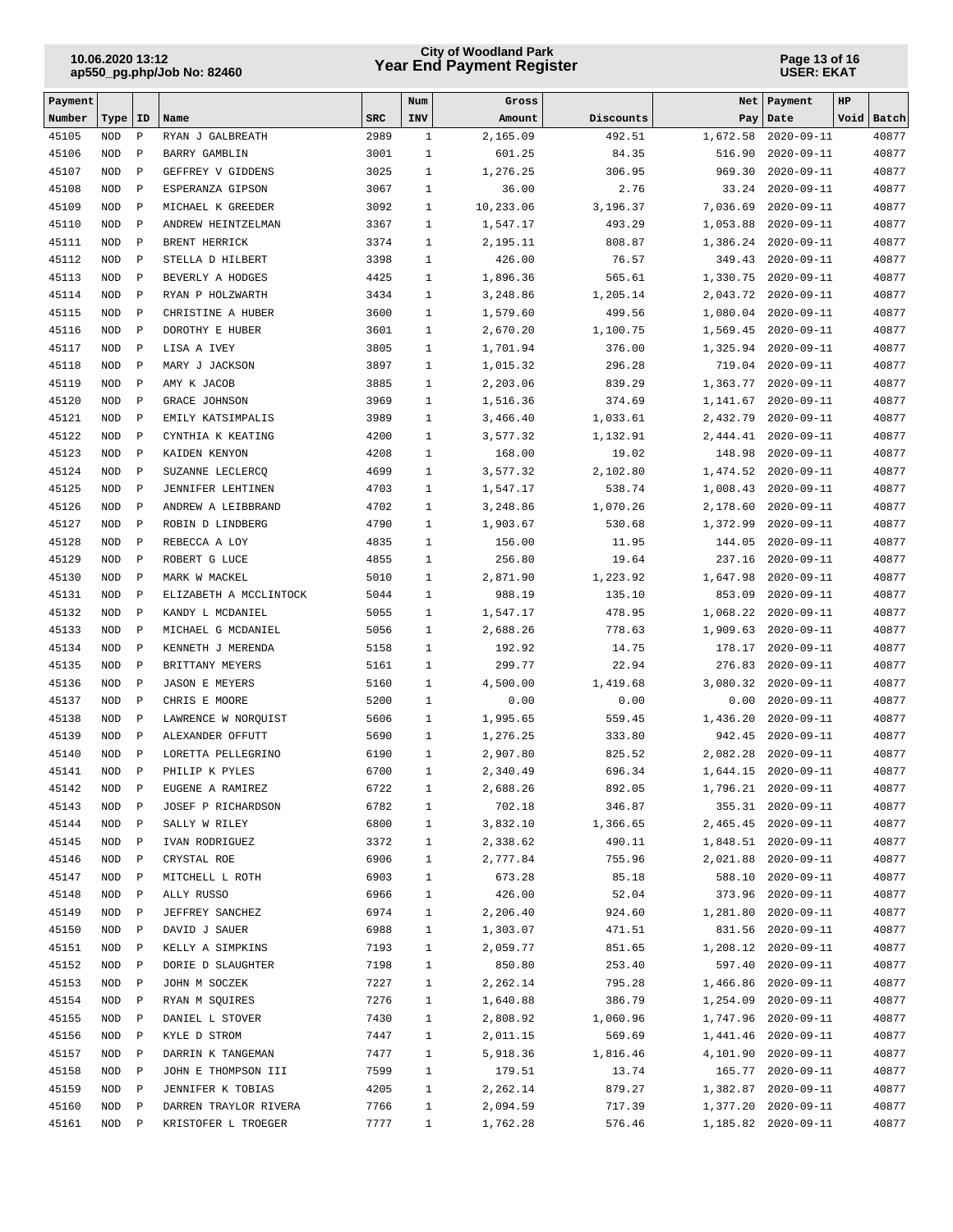## **Year End Payment Register City of Woodland Park 10.06.2020 13:12**

#### **Page 14 of 16 USER: EKAT**

| Payment        |                          |                              |                                             |              | Num                          | Gross                |                    | Net                  | Payment                              | HP |                |
|----------------|--------------------------|------------------------------|---------------------------------------------|--------------|------------------------------|----------------------|--------------------|----------------------|--------------------------------------|----|----------------|
| Number         | Type                     | ID                           | Name                                        | <b>SRC</b>   | INV                          | Amount               | Discounts          | Pay                  | Date                                 |    | Void Batch     |
| 45162          | <b>NOD</b>               | $\, {\bf P}$                 | STEVEN E VARNER                             | 8316         | $\mathbf{1}$                 | 2,262.14             | 518.38             | 1,743.76             | $2020 - 09 - 11$                     |    | 40877          |
| 45163          | <b>NOD</b>               | $\, {\bf P}$                 | ERIKA D VIDA                                | 8355         | $\mathbf{1}$                 | 2,198.04             | 659.32             | 1,538.72             | $2020 - 09 - 11$                     |    | 40877          |
| 45164          | <b>NOD</b>               | $\, {\bf P}$                 | COURTNEY C WADHAM                           | 8475         | $\mathbf{1}$                 | 3,188.50             | 761.21             | 2,427.29             | $2020 - 09 - 11$                     |    | 40877          |
| 45165          | <b>NOD</b>               | $\, {\bf P}$                 | <b>JOE WAGNER</b>                           | 8597         | $\mathbf{1}$                 | 1,276.25             | 229.84             | 1,046.41             | $2020 - 09 - 11$                     |    | 40877          |
| 45166          | <b>NOD</b>               | $\, {\bf P}$                 | LAWRENCE E WATTERS                          | 8600         | $\mathbf{1}$                 | 3,607.52             | 1,275.00           | 2,332.52             | $2020 - 09 - 11$                     |    | 40877          |
| 45167          | <b>NOD</b>               | $\, {\bf P}$                 | LAINE M WILBERDING                          | 8743         | $\mathbf{1}$                 | 679.75               | 167.01             | 512.74               | $2020 - 09 - 11$                     |    | 40877          |
| 45168<br>45169 | <b>NOD</b>               | $\, {\bf P}$                 | HARRY H WILEY IV<br>MATT ZIMMERMAN          | 8744         | $\mathbf{1}$<br>$\mathbf{1}$ | 4,525.11<br>1,276.25 | 1,973.63<br>333.79 | 2,551.48<br>942.46   | $2020 - 09 - 11$                     |    | 40877<br>40877 |
| 18639          | <b>NOD</b><br>CHK        | $\, {\bf P}$<br>$\, {\bf P}$ | DAVID S GARTMAN                             | 9020<br>3014 | $\mathbf{1}$                 | 118.92               | 10.09              | 108.83               | $2020 - 09 - 11$<br>$2020 - 09 - 14$ |    | 40892          |
| 18640          | CHK                      | $\mathbf{P}$                 | JOHNAVON J ALLISON                          | 1258         | $\mathbf{1}$                 | 183.00               | 13.99              | 169.01               | $2020 - 09 - 25$                     |    | 40942          |
| 18641          | CHK                      | $\, {\bf P}$                 | LEVENTE RACZ                                | 6719         | $\mathbf{1}$                 | 1,909.06             | 463.97             | 1,445.09             | $2020 - 09 - 25$                     |    | 40942          |
| 18642          | CHK                      | $\, {\bf P}$                 | JOEL SMITH                                  | 7206         | $\mathbf{1}$                 | 945.00               | 160.86             | 784.14               | $2020 - 09 - 25$                     |    | 40942          |
| 45170          | <b>NOD</b>               | $\, {\bf P}$                 | NINA B ALLMOND                              | 3306         | $\mathbf{1}$                 | 2,059.77             | 701.40             | 1,358.37             | $2020 - 09 - 25$                     |    | 40942          |
| 45171          | <b>NOD</b>               | $\, {\bf P}$                 | RUSTY L ANTHONY                             | 1275         | $\mathbf{1}$                 | 2,657.90             | 963.47             | 1,694.43             | $2020 - 09 - 25$                     |    | 40942          |
| 45172          | <b>NOD</b>               | $\, {\bf P}$                 | RICHARD L AVERY IV                          | 1293         | $\mathbf{1}$                 | 2,441.30             | 545.13             | 1,896.17             | $2020 - 09 - 25$                     |    | 40942          |
| 45173          | <b>NOD</b>               | $\, {\bf P}$                 | <b>JUSTIN R BAADE</b>                       | 1300         | $\mathbf{1}$                 | 1,336.41             | 367.15             | 969.26               | $2020 - 09 - 25$                     |    | 40942          |
| 45174          | <b>NOD</b>               | $\, {\bf P}$                 | SARA R BAIRD                                | 1331         | $\mathbf{1}$                 | 1,547.17             | 462.87             | 1,084.30             | $2020 - 09 - 25$                     |    | 40942          |
| 45175          | <b>NOD</b>               | $\, {\bf P}$                 | NADA BAKER                                  | 1332         | $\mathbf{1}$                 | 1,651.20             | 467.00             | 1,184.20             | $2020 - 09 - 25$                     |    | 40942          |
| 45176          | <b>NOD</b>               | $\mathbf{P}$                 | JEREMY M BARNES                             | 1335         | $\mathbf{1}$                 | 2,199.32             | 873.07             | 1,326.25             | $2020 - 09 - 25$                     |    | 40942          |
| 45177          | <b>NOD</b>               | $\, {\bf P}$                 | JOANNA E BARTKO                             | 1339         | $\mathbf{1}$                 | 42.70                | 3.26               | 39.44                | $2020 - 09 - 25$                     |    | 40942          |
| 45178          | <b>NOD</b>               | $\, {\bf P}$                 | ROBERT L BRAATZ JR                          | 1421         | $\mathbf{1}$                 | 1,819.26             | 577.64             | 1,241.62             | $2020 - 09 - 25$                     |    | 40942          |
| 45179          | <b>NOD</b>               | $\, {\bf P}$                 | TIMOTHY S BRADLEY                           | 1425         | $\mathbf{1}$                 | 2,262.14             | 522.16             | 1,739.98             | $2020 - 09 - 25$                     |    | 40942          |
| 45180          | <b>NOD</b>               | $\, {\bf P}$                 | KAITLYN K BROWN                             | 5018         | $\mathbf{1}$                 | 297.08               | 24.73              | 272.35               | $2020 - 09 - 25$                     |    | 40942          |
| 45181          | <b>NOD</b>               | $\, {\bf P}$                 | ROBYN BROWN                                 | 1452         | $\mathbf{1}$                 | 3,577.55             | 1,648.15           | 1,929.40             | $2020 - 09 - 25$                     |    | 40942          |
| 45182          | <b>NOD</b>               | $\, {\bf P}$                 | JUDITH A BUNDY                              | 1473         | $\mathbf{1}$                 | 1,752.22             | 589.58             | 1,162.64             | $2020 - 09 - 25$                     |    | 40942          |
| 45183          | <b>NOD</b>               | $\, {\bf P}$                 | DAVID J BURGESS                             | 1472         | $\mathbf{1}$                 | 1,930.29             | 589.36             | 1,340.93             | $2020 - 09 - 25$                     |    | 40942          |
| 45184          | <b>NOD</b>               | $\, {\bf P}$                 | KAREN BURSACK                               | 1467         | $\mathbf{1}$                 | 618.40               | 121.38             | 497.02               | $2020 - 09 - 25$                     |    | 40942          |
| 45185          | <b>NOD</b>               | $\mathbf{P}$                 | <b>JASON Z CALDWELL</b>                     | 1495         | $\mathbf{1}$                 | 1,701.77             | 519.09             | 1,182.68             | $2020 - 09 - 25$                     |    | 40942          |
| 45186          | <b>NOD</b>               | $\mathbf P$                  | SUZANNE M CALVIN-YIM                        | 1494         | $\mathbf{1}$                 | 218.23               | 16.70              | 201.53               | $2020 - 09 - 25$                     |    | 40942          |
| 45187          | <b>NOD</b>               | $\, {\bf P}$                 | HEATH CARGILL                               | 1504         | $\mathbf{1}$                 | 1,547.17             | 339.80             | 1,207.37             | $2020 - 09 - 25$                     |    | 40942          |
| 45188          | <b>NOD</b>               | $\, {\bf P}$                 | KENNETH J CASE                              | 1502         | $\mathbf{1}$                 | 2,343.00             | 1,393.90           | 949.10               | $2020 - 09 - 25$                     |    | 40942          |
| 45189<br>45190 | <b>NOD</b><br><b>NOD</b> | $\, {\bf P}$<br>$\, {\bf P}$ | <b>JANEL CAVILEE</b><br>SARAH J CHRISTENSEN | 1506<br>1534 | $\mathbf{1}$<br>$\mathbf{1}$ | 2,135.83<br>1,420.70 | 433.44<br>316.03   | 1,702.39<br>1,104.67 | $2020 - 09 - 25$<br>$2020 - 09 - 25$ |    | 40942<br>40942 |
| 45191          | <b>NOD</b>               | Ρ                            | AYDEN J COLLINGE                            | 1543         | $\mathbf{1}$                 | 90.00                | 6.89               | 83.11                | $2020 - 09 - 25$                     |    | 40942          |
| 45192          | <b>NOD</b>               | $\, {\bf P}$                 | KARLA K COLLINS                             | 1533         | $\mathbf{1}$                 | 1,219.00             | 266.41             | 952.59               | $2020 - 09 - 25$                     |    | 40942          |
| 45193          | <b>NOD</b>               | $\, {\bf P}$                 | CHRISTY CORNELL                             | 1542         | $\mathbf{1}$                 | 132.00               | 12.10              | 119.90               | $2020 - 09 - 25$                     |    | 40942          |
| 45194          | <b>NOD</b>               | $\mathbf{P}$                 | MICHAEL CORNELL                             | 1541         | $\mathbf{1}$                 | 1,453.24             | 385.50             | 1,067.74             | $2020 - 09 - 25$                     |    | 40942          |
| 45195          | NOD                      | Ρ                            | HOPE A COUCH                                | 1524         | $\mathbf{1}$                 | 2,593.90             | 607.80             |                      | 1,986.10 2020-09-25                  |    | 40942          |
| 45196          | NOD                      | Ρ                            | DENA M CURRIN                               | 1598         | 1                            | 3,677.36             | 1,208.48           |                      | 2,468.88 2020-09-25                  |    | 40942          |
| 45197          | NOD                      | Ρ                            | MAXIMILIAN G DALTON                         | 1978         | 1                            | 1,663.21             | 450.61             |                      | 1,212.60 2020-09-25                  |    | 40942          |
| 45198          | NOD                      | $\, {\bf P}$                 | CHARLES DAVIS                               | 1979         | $\mathbf{1}$                 | 63.00                | 4.83               |                      | 58.17 2020-09-25                     |    | 40942          |
| 45199          | NOD                      | $\, {\bf P}$                 | MILES J DE YOUNG                            | 2010         | $\mathbf{1}$                 | 4,221.15             | 1,384.70           |                      | 2,836.45 2020-09-25                  |    | 40942          |
| 45200          | NOD                      | Ρ                            | MANOLO DEJESUS                              | 2011         | $\mathbf{1}$                 | 2,014.96             | 418.15             |                      | 1,596.81 2020-09-25                  |    | 40942          |
| 45201          | NOD                      | Ρ                            | BRUCE L DERINGTON                           | 2025         | $\mathbf{1}$                 | 2,375.26             | 614.81             |                      | 1,760.45 2020-09-25                  |    | 40942          |
| 45202          | NOD                      | Ρ                            | TARYN DIMARITI                              | 2056         | $\mathbf{1}$                 | 1,649.12             | 388.80             |                      | 1,260.32 2020-09-25                  |    | 40942          |
| 45203          | NOD                      | Ρ                            | TINA M EDWARDS                              | 2184         | $\mathbf{1}$                 | 2,663.95             | 869.79             |                      | 1,794.16 2020-09-25                  |    | 40942          |
| 45204          | NOD                      | $\, {\bf P}$                 | LUCAS J ELLSWORTH                           | 2194         | 1                            | 1,587.14             | 512.61             |                      | 1,074.53 2020-09-25                  |    | 40942          |
| 45205          | NOD                      | $\, {\bf P}$                 | NICOLE S EVANS                              | 2465         | 1                            | 1,365.71             | 433.13             |                      | 932.58 2020-09-25                    |    | 40942          |
| 45206          | NOD                      | $\, {\bf P}$                 | SHANNON D EVERHART                          | 2470         | 1                            | 2,633.32             | 548.04             |                      | 2,085.28 2020-09-25                  |    | 40942          |
| 45207          | NOD                      | $\, {\bf P}$                 | ROBERT FELTS                                | 2536         | $\mathbf{1}$                 | 2,192.39             | 722.24             |                      | 1,470.15 2020-09-25                  |    | 40942          |
| 45208          | $\rm NOD$                | $\, {\bf P}$                 | CHAD FORSETT                                | 2667         | $\mathbf{1}$                 | 1,680.00             | 448.91             |                      | 1,231.09 2020-09-25                  |    | 40942          |
| 45209          | NOD                      | Ρ                            | RYAN J GALBREATH                            | 2989         | $\mathbf{1}$                 | 2,132.78             | 487.95             |                      | 1,644.83 2020-09-25                  |    | 40942          |
| 45210          | NOD                      | Ρ                            | BARRY GAMBLIN                               | 3001         | $\mathbf{1}$                 | 616.39               | 87.02              | 529.37               | $2020 - 09 - 25$                     |    | 40942          |
| 45211          | NOD                      | Ρ                            | GEFFREY V GIDDENS                           | 3025         | $\mathbf{1}$                 | 1,276.25             | 306.95             |                      | 969.30 2020-09-25                    |    | 40942          |
| 45212          | NOD                      | Ρ                            | ESPERANZA GIPSON                            | 3067         | $\mathbf{1}$                 | 69.00                | 5.27               |                      | 63.73 2020-09-25                     |    | 40942          |
| 45213          | NOD                      | $\, {\bf P}$                 | ANDREW HEINTZELMAN                          | 3367         | $\mathbf{1}$                 | 1,692.22             | 528.79             |                      | 1, 163.43 2020-09-25                 |    | 40942          |
| 45214          | $\rm NOD$                | $\, {\bf P}$                 | STELLA D HILBERT                            | 3398         | $\mathbf{1}$                 | 321.00               | 53.03              |                      | 267.97 2020-09-25                    |    | 40942          |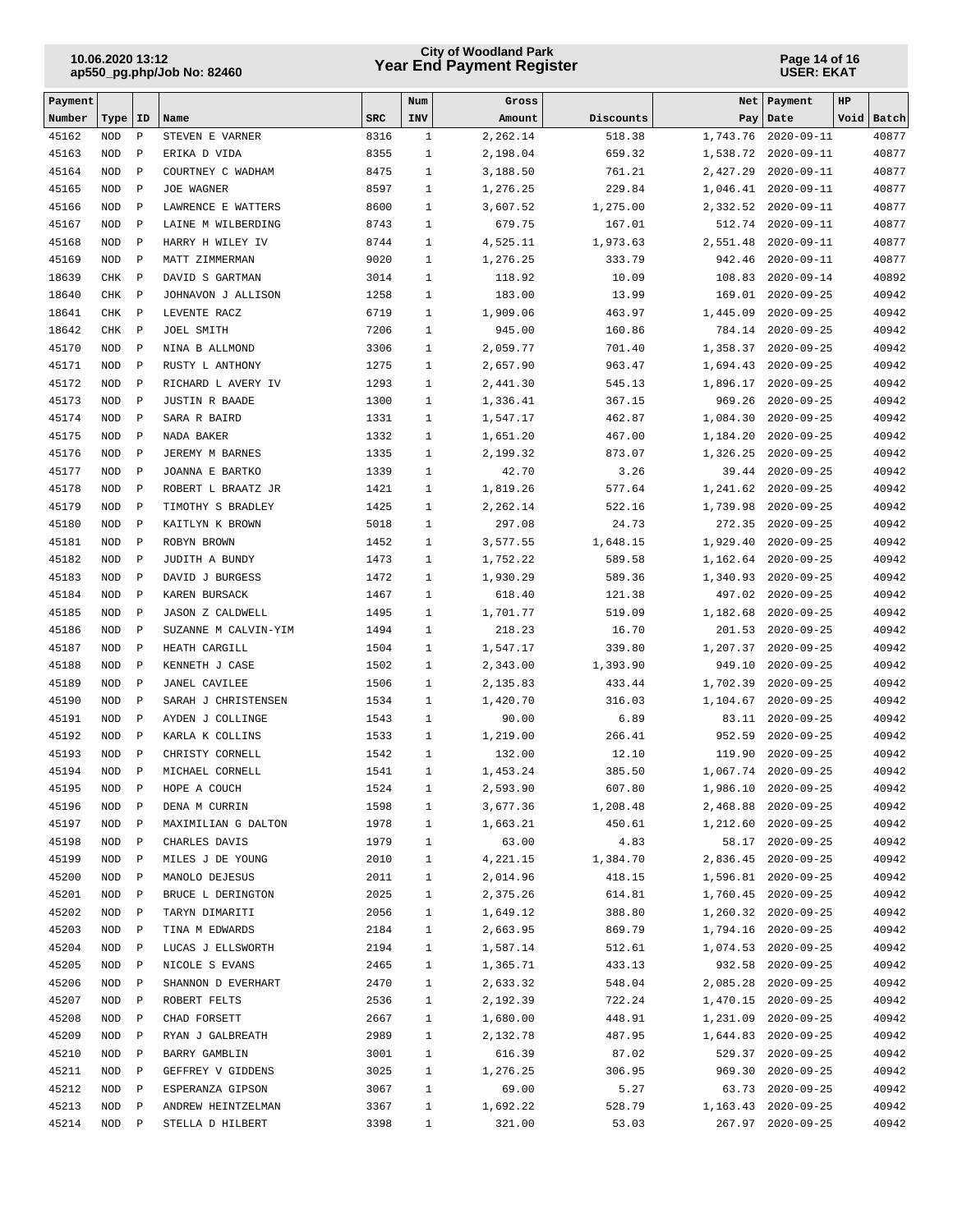## **Year End Payment Register City of Woodland Park 10.06.2020 13:12**

#### **Page 15 of 16 USER: EKAT**

| Payment        |                          |                              |                                            |              | Num                          | Gross                |                  | Net                  | Payment                                    | HP |                |
|----------------|--------------------------|------------------------------|--------------------------------------------|--------------|------------------------------|----------------------|------------------|----------------------|--------------------------------------------|----|----------------|
| Number         | Type                     | <b>ID</b>                    | Name                                       | <b>SRC</b>   | INV                          | Amount               | Discounts        | Pay                  | Date                                       |    | Void Batch     |
| 45215          | <b>NOD</b>               | $\, {\bf P}$                 | BEVERLY A HODGES                           | 4425         | $\mathbf{1}$                 | 1,896.36             | 565.62           | 1,330.74             | $2020 - 09 - 25$                           |    | 40942          |
| 45216          | <b>NOD</b>               | $\, {\bf P}$                 | RYAN P HOLZWARTH                           | 3434         | $\mathbf{1}$                 | 3,248.86             | 1,205.14         | 2,043.72             | $2020 - 09 - 25$                           |    | 40942          |
| 45217          | <b>NOD</b>               | $\, {\bf P}$                 | CHRISTINE A HUBER                          | 3600         | $\mathbf{1}$                 | 1,579.60             | 499.55           | 1,080.05             | $2020 - 09 - 25$                           |    | 40942          |
| 45218          | <b>NOD</b>               | $\, {\bf P}$                 | DOROTHY E HUBER                            | 3601         | $\mathbf{1}$                 | 3,532.39             | 1,324.88         | 2,207.51             | $2020 - 09 - 25$                           |    | 40942          |
| 45219          | <b>NOD</b>               | $\, {\bf P}$                 | LISA A IVEY                                | 3805         | $\mathbf{1}$                 | 1,808.29             | 393.52           | 1,414.77             | $2020 - 09 - 25$                           |    | 40942          |
| 45220<br>45221 | <b>NOD</b><br><b>NOD</b> | $\, {\bf P}$<br>$\, {\bf P}$ | MARY J JACKSON<br>AMY K JACOB              | 3897<br>3885 | $\mathbf{1}$<br>$\mathbf{1}$ | 1,034.66<br>2,203.06 | 300.94<br>839.27 | 733.72               | $2020 - 09 - 25$                           |    | 40942<br>40942 |
| 45222          | <b>NOD</b>               | $\, {\bf P}$                 | GRACE JOHNSON                              | 3969         | $\mathbf{1}$                 | 1,694.40             | 425.52           | 1,363.79<br>1,268.88 | $2020 - 09 - 25$<br>$2020 - 09 - 25$       |    | 40942          |
| 45223          | <b>NOD</b>               | $\, {\bf P}$                 | EMILY KATSIMPALIS                          | 3989         | $\mathbf{1}$                 | 3,577.32             | 1,065.29         | 2,512.03             | $2020 - 09 - 25$                           |    | 40942          |
| 45224          | <b>NOD</b>               | $\mathbf P$                  | CYNTHIA K KEATING                          | 4200         | $\mathbf{1}$                 | 3,577.32             | 1,132.91         | 2,444.41             | $2020 - 09 - 25$                           |    | 40942          |
| 45225          | <b>NOD</b>               | $\, {\bf P}$                 | KAIDEN KENYON                              | 4208         | $\mathbf{1}$                 | 123.00               | 11.42            | 111.58               | $2020 - 09 - 25$                           |    | 40942          |
| 45226          | <b>NOD</b>               | $\, {\bf P}$                 | SUZANNE LECLERCQ                           | 4699         | $\mathbf{1}$                 | 3,577.32             | 2,102.81         | 1,474.51             | $2020 - 09 - 25$                           |    | 40942          |
| 45227          | <b>NOD</b>               | $\, {\bf P}$                 | <b>JENNIFER LEHTINEN</b>                   | 4703         | $\mathbf{1}$                 | 1,547.17             | 538.72           | 1,008.45             | $2020 - 09 - 25$                           |    | 40942          |
| 45228          | <b>NOD</b>               | $\, {\bf P}$                 | ANDREW A LEIBBRAND                         | 4702         | $\mathbf{1}$                 | 3,248.86             | 1,070.26         | 2,178.60             | $2020 - 09 - 25$                           |    | 40942          |
| 45229          | <b>NOD</b>               | $\, {\bf P}$                 | ROBIN D LINDBERG                           | 4790         | $\mathbf{1}$                 | 2,609.54             | 763.90           | 1,845.64             | $2020 - 09 - 25$                           |    | 40942          |
| 45230          | <b>NOD</b>               | $\, {\bf P}$                 | REBECCA A LOY                              | 4835         | $\mathbf{1}$                 | 51.00                | 3.90             | 47.10                | $2020 - 09 - 25$                           |    | 40942          |
| 45231          | <b>NOD</b>               | $\, {\bf P}$                 | ROBERT G LUCE                              | 4855         | $\mathbf{1}$                 | 642.00               | 58.01            | 583.99               | $2020 - 09 - 25$                           |    | 40942          |
| 45232          | <b>NOD</b>               | $\, {\bf P}$                 | MARK W MACKEL                              | 5010         | $\mathbf{1}$                 | 2,871.90             | 1,219.37         | 1,652.53             | $2020 - 09 - 25$                           |    | 40942          |
| 45233          | <b>NOD</b>               | $\, {\bf P}$                 | ELIZABETH A MCCLINTOCK                     | 5044         | $\mathbf{1}$                 | 988.19               | 135.11           | 853.08               | $2020 - 09 - 25$                           |    | 40942          |
| 45234          | <b>NOD</b>               | $\, {\bf P}$                 | DAVID MCCORMICK                            | 5043         | $\mathbf{1}$                 | 2,147.76             | 530.59           | 1,617.17             | $2020 - 09 - 25$                           |    | 40942          |
| 45235          | <b>NOD</b>               | $\, {\bf P}$                 | KANDY L MCDANIEL                           | 5055         | $\mathbf{1}$                 | 1,547.17             | 478.93           | 1,068.24             | $2020 - 09 - 25$                           |    | 40942          |
| 45236          | <b>NOD</b>               | $\, {\bf P}$                 | MICHAEL G MCDANIEL                         | 5056         | $\mathbf{1}$                 | 3,629.06             | 931.25           | 2,697.81             | $2020 - 09 - 25$                           |    | 40942          |
| 45237          | <b>NOD</b>               | $\, {\bf P}$                 | KENNETH J MERENDA                          | 5158         | $\mathbf{1}$                 | 200.20               | 15.33            | 184.87               | $2020 - 09 - 25$                           |    | 40942          |
| 45238          | <b>NOD</b>               | $\, {\bf P}$                 | BRITTANY MEYERS                            | 5161         | $\mathbf{1}$                 | 367.46               | 28.11            | 339.35               | $2020 - 09 - 25$                           |    | 40942          |
| 45239          | <b>NOD</b>               | $\, {\bf P}$                 | <b>JASON E MEYERS</b>                      | 5160         | $\mathbf{1}$                 | 4,500.00             | 1,419.70         | 3,080.30             | $2020 - 09 - 25$                           |    | 40942          |
| 45240          | <b>NOD</b>               | $\, {\bf P}$                 | CHAD M MILDBRANDT                          | 5172         | $\mathbf{1}$                 | 387.36               | 32.64            | 354.72               | $2020 - 09 - 25$                           |    | 40942          |
| 45241          | <b>NOD</b>               | $\, {\bf P}$                 | CHRIS E MOORE                              | 5200         | $\mathbf{1}$                 | 655.88               | 103.61           | 552.27               | $2020 - 09 - 25$                           |    | 40942          |
| 45242<br>45243 | <b>NOD</b><br><b>NOD</b> | $\mathbf{P}$<br>$\, {\bf P}$ | LAWRENCE W NORQUIST<br>ALEXANDER OFFUTT    | 5606<br>5690 | $\mathbf{1}$<br>$\mathbf{1}$ | 1,995.65<br>1,276.25 | 559.46<br>333.81 | 1,436.19<br>942.44   | $2020 - 09 - 25$<br>$2020 - 09 - 25$       |    | 40942<br>40942 |
| 45244          | <b>NOD</b>               | $\, {\bf P}$                 | LORETTA PELLEGRINO                         | 6190         | $\mathbf{1}$                 | 2,907.80             | 825.51           | 2,082.29             | $2020 - 09 - 25$                           |    | 40942          |
| 45245          | <b>NOD</b>               | $\, {\bf P}$                 | PHILIP K PYLES                             | 6700         | $\mathbf{1}$                 | 2,340.49             | 696.35           | 1,644.14             | $2020 - 09 - 25$                           |    | 40942          |
| 45246          | <b>NOD</b>               | $\, {\bf P}$                 | EUGENE A RAMIREZ                           | 6722         | $\mathbf{1}$                 | 2,688.26             | 892.05           | 1,796.21             | $2020 - 09 - 25$                           |    | 40942          |
| 45247          | <b>NOD</b>               | $\, {\bf P}$                 | JOSEF P RICHARDSON                         | 6782         | $\mathbf{1}$                 | 765.98               | 357.95           | 408.03               | $2020 - 09 - 25$                           |    | 40942          |
| 45248          | <b>NOD</b>               | $\, {\bf P}$                 | SALLY W RILEY                              | 6800         | $\mathbf{1}$                 | 3,832.10             | 1,366.06         | 2,466.04             | $2020 - 09 - 25$                           |    | 40942          |
| 45249          | <b>NOD</b>               | $\, {\bf P}$                 | IVAN RODRIGUEZ                             | 3372         | $\mathbf{1}$                 | 2,248.18             | 461.87           | 1,786.31             | $2020 - 09 - 25$                           |    | 40942          |
| 45250          | <b>NOD</b>               | $\, {\bf P}$                 | CRYSTAL ROE                                | 6906         | $\mathbf{1}$                 | 2,712.94             | 721.54           | 1,991.40             | $2020 - 09 - 25$                           |    | 40942          |
| 45251          | <b>NOD</b>               | $\mathbf{P}$                 | MITCHELL L ROTH                            | 6903         | $\mathbf{1}$                 | 1,683.20             | 524.62           | 1,158.58             | $2020 - 09 - 25$                           |    | 40942          |
| 45252          | NOD                      | Ρ                            | ALLY RUSSO                                 | 6966         | 1                            | 345.00               | 34.74            | 310.26               | $2020 - 09 - 25$                           |    | 40942          |
| 45253          | NOD                      | Ρ                            | JEFFREY SANCHEZ                            | 6974         | 1                            | 3,557.82             | 1,187.78         |                      | 2,370.04 2020-09-25                        |    | 40942          |
| 45254          | NOD                      | Ρ                            | DAVID J SAUER                              | 6988         | $\mathbf{1}$                 | 1,303.07             | 471.50           |                      | 831.57 2020-09-25                          |    | 40942          |
| 45255          | $\rm NOD$                | $\, {\bf P}$                 | KELLY A SIMPKINS                           | 7193         | $\mathbf{1}$                 | 2,059.77             | 851.65           |                      | 1,208.12 2020-09-25                        |    | 40942          |
| 45256          | NOD                      | $\, {\bf P}$                 | DORIE D SLAUGHTER                          | 7198         | $\mathbf{1}$                 | 744.45               | 229.63           |                      | 514.82 2020-09-25                          |    | 40942          |
| 45257          | $\rm NOD$                | $\, {\bf P}$                 | JOHN M SOCZEK                              | 7227         | $\mathbf{1}$                 | 2,262.14             | 795.27           |                      | 1,466.87 2020-09-25                        |    | 40942          |
| 45258          | NOD                      | Ρ                            | RYAN M SQUIRES                             | 7276         | $\mathbf{1}$                 | 1,640.88             | 386.80           |                      | 1,254.08 2020-09-25                        |    | 40942          |
| 45259          | NOD                      | Ρ                            | DANIEL L STOVER                            | 7430         | $\mathbf{1}$                 | 3,120.70             | 1,136.23         |                      | 1,984.47 2020-09-25                        |    | 40942          |
| 45260          | NOD                      | $\, {\bf P}$                 | KYLE D STROM                               | 7447         | $\mathbf{1}$                 | 2,011.15             | 569.70           |                      | 1,441.45 2020-09-25                        |    | 40942          |
| 45261          | NOD                      | $\, {\bf P}$                 | DARRIN K TANGEMAN                          | 7477         | 1                            | 5,918.36             | 1,816.47         | 4,101.89             | $2020 - 09 - 25$                           |    | 40942          |
| 45262          | $\rm NOD$                | $\, {\bf P}$                 | JOHN E THOMPSON III                        | 7599         | $\mathbf{1}$                 | 232.13               | 17.75            |                      | 214.38 2020-09-25                          |    | 40942          |
| 45263<br>45264 | NOD<br>$\rm NOD$         | $\, {\bf P}$<br>$\mathbb{P}$ | JENNIFER K TOBIAS<br>DARREN TRAYLOR RIVERA | 4205<br>7766 | $\mathbf{1}$<br>$\mathbf{1}$ | 2,262.14<br>1,975.79 | 879.27<br>679.81 |                      | 1,382.87 2020-09-25<br>1,295.98 2020-09-25 |    | 40942<br>40942 |
| 45265          | NOD                      | Ρ                            | KRISTOFER L TROEGER                        | 7777         | $\mathbf{1}$                 | 1,762.28             | 576.47           |                      | 1, 185.81 2020-09-25                       |    | 40942          |
| 45266          | NOD                      | Ρ                            | STEVEN E VARNER                            | 8316         | $\mathbf{1}$                 | 2,262.14             | 518.38           |                      | 1,743.76 2020-09-25                        |    | 40942          |
| 45267          | NOD                      | Ρ                            | ERIKA D VIDA                               | 8355         | $\mathbf{1}$                 | 2,198.04             | 658.79           |                      | 1,539.25 2020-09-25                        |    | 40942          |
| 45268          | NOD                      | $\, {\bf P}$                 | COURTNEY C WADHAM                          | 8475         | $\mathbf{1}$                 | 2,957.43             | 697.03           |                      | 2,260.40 2020-09-25                        |    | 40942          |
| 45269          | $\rm NOD$                | Ρ                            | JOE WAGNER                                 | 8597         | $\mathbf{1}$                 | 1,276.25             | 229.85           | 1,046.40             | $2020 - 09 - 25$                           |    | 40942          |
| 45270          | NOD                      | Ρ                            | LAWRENCE E WATTERS                         | 8600         | $\mathbf{1}$                 | 3,607.52             | 1,274.98         |                      | 2,332.54 2020-09-25                        |    | 40942          |
| 45271          | $\rm NOD$                | Ρ                            | LAINE M WILBERDING                         | 8743         | $\mathbf{1}$                 | 543.04               | 124.57           |                      | 418.47 2020-09-25                          |    | 40942          |
|                |                          |                              |                                            |              |                              |                      |                  |                      |                                            |    |                |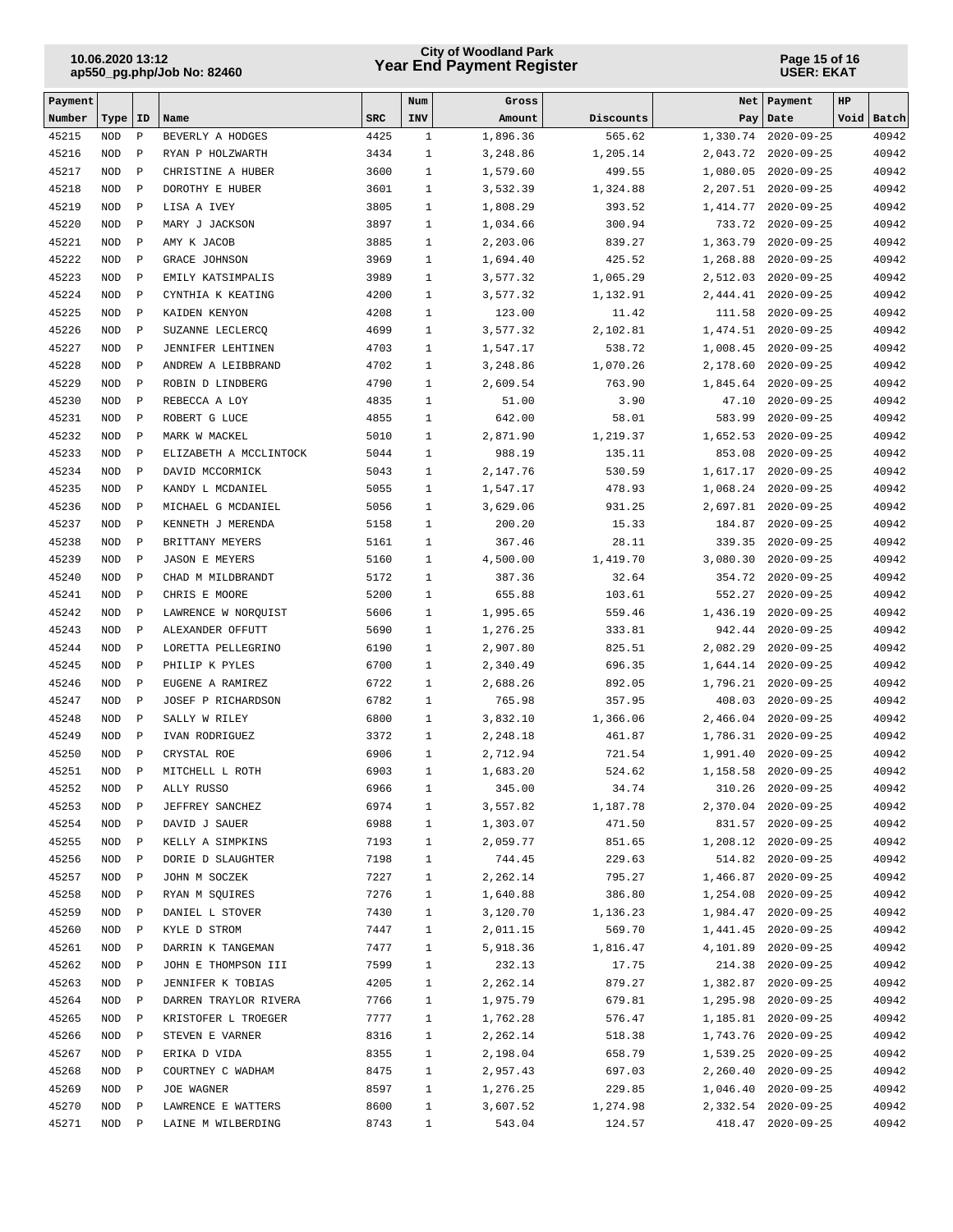# **Year End Payment Register City of Woodland Park 10.06.2020 13:12**

**Page 16 of 16 USER: EKAT**

| Payment |                 |   |                         |      | Num        | Gross      |            |            | Net   Payment       | HP |              |
|---------|-----------------|---|-------------------------|------|------------|------------|------------|------------|---------------------|----|--------------|
| Number  | Type   ID       |   | <i>Name</i>             | SRC  | <b>INV</b> | Amount     | Discounts  |            | Pay   Date          |    | Void   Batch |
| 45272   | <b>NOD</b>      | D | HARRY H WILEY IV        | 8744 |            | 4,525.11   | 1,978.76   |            | 2,546.35 2020-09-25 |    | 40942        |
| 45273   | <b>NOD</b>      | P | MATT ZIMMERMAN          | 9020 |            | 1,276.25   | 333.81     | 942.44     | $2020 - 09 - 25$    |    | 40942        |
|         | REGISTER TOTALS |   | Checks: 213<br>Voids: 0 |      | 213        | 416,260.26 | 130,464.69 | 285,795.57 |                     |    |              |